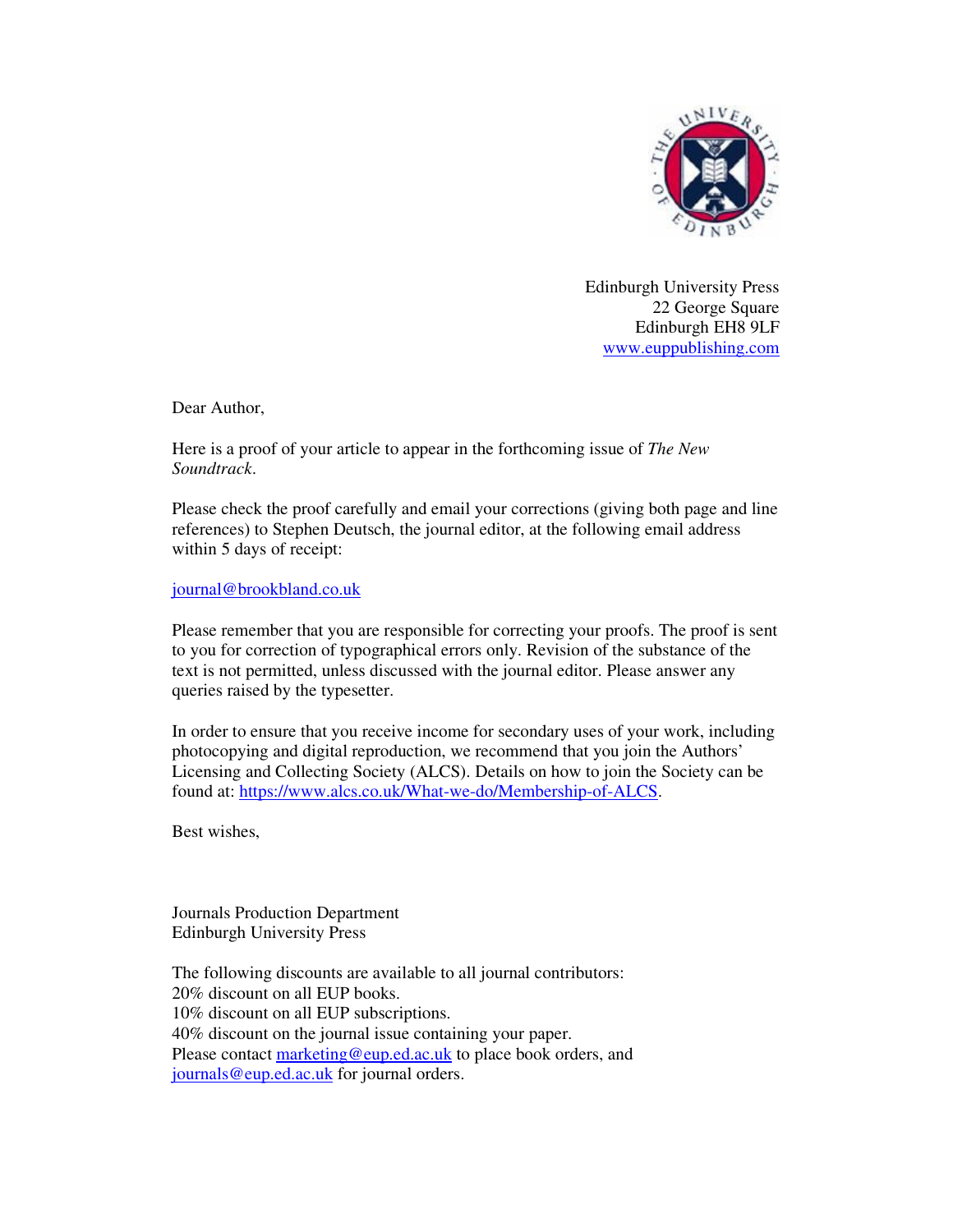

## **CONTRIBUTOR DISCOUNT ORDER FORM**

**EUP book and journal contributors receive 20% discount on EUP books and 10% discount on EUP journals when ordering directly from us.** 

**Journal contributors receive a 40% discount on additional copies of the issue to which they contributed.**

## **Browse our website at www.euppublishing.com**

**If you would like to order journals and books, please fill out two separate forms.**

|                                  |                                             | If you would like to order journals and books, please fill out two separate forms.                                              |                            |                                 |  |
|----------------------------------|---------------------------------------------|---------------------------------------------------------------------------------------------------------------------------------|----------------------------|---------------------------------|--|
|                                  |                                             | Please deliver the following books/journals to:                                                                                 |                            |                                 |  |
| <b>NAME</b>                      | <b>EMAIL</b>                                |                                                                                                                                 |                            |                                 |  |
| <b>ADDRESS</b>                   |                                             |                                                                                                                                 |                            |                                 |  |
| <b>POSTCODE</b>                  |                                             | <b>COUNTRY</b>                                                                                                                  | TEL.                       |                                 |  |
|                                  |                                             |                                                                                                                                 |                            |                                 |  |
| <b>NAME</b>                      | <b>Card Billing Details (if different)</b>  |                                                                                                                                 |                            |                                 |  |
| <b>ADDRESS</b>                   |                                             |                                                                                                                                 |                            |                                 |  |
|                                  |                                             |                                                                                                                                 | <b>POSTCODE</b>            |                                 |  |
| <b>COUNTRY</b>                   | TEL.                                        |                                                                                                                                 |                            |                                 |  |
| <b>Books</b>                     | www.euppublishing.com                       |                                                                                                                                 |                            |                                 |  |
| <b>QTY</b>                       | <b>ISBN</b>                                 | <b>AUTHOR/TITLE</b>                                                                                                             | <b>FULL PRICE</b>          | <b>DISCOUNT</b><br><b>PRICE</b> |  |
|                                  |                                             |                                                                                                                                 |                            |                                 |  |
|                                  |                                             |                                                                                                                                 |                            |                                 |  |
|                                  |                                             |                                                                                                                                 |                            |                                 |  |
|                                  |                                             |                                                                                                                                 |                            |                                 |  |
|                                  |                                             |                                                                                                                                 |                            |                                 |  |
|                                  |                                             |                                                                                                                                 | <b>Books total</b>         |                                 |  |
|                                  |                                             |                                                                                                                                 | <b>Books P&amp;P</b>       |                                 |  |
| <b>Journal subscriptions</b>     |                                             | http://www.eupjournals.com/page/infoZone/authors/prices                                                                         |                            |                                 |  |
| <b>ISSN</b>                      | <b>Title</b>                                | Print / Online /<br><b>Print+Online</b>                                                                                         | <b>Full price</b>          | <b>Discount</b><br>price        |  |
|                                  |                                             |                                                                                                                                 |                            |                                 |  |
|                                  |                                             |                                                                                                                                 |                            |                                 |  |
|                                  |                                             |                                                                                                                                 |                            |                                 |  |
| <b>Journal single issues</b>     |                                             |                                                                                                                                 | Journal subs total         |                                 |  |
|                                  |                                             |                                                                                                                                 |                            |                                 |  |
|                                  |                                             |                                                                                                                                 | Journal single issue total |                                 |  |
| <b>BOOKS POSTAGE AND PACKING</b> |                                             |                                                                                                                                 | <b>TOTAL to pay</b>        |                                 |  |
|                                  |                                             | UK: £2.50 for first book and 50p per book thereafter                                                                            |                            |                                 |  |
|                                  | Europe: £3 per book                         | ROW: £5 per book                                                                                                                |                            |                                 |  |
| <b>METHOD OF PAYMENT</b>         |                                             |                                                                                                                                 |                            |                                 |  |
|                                  |                                             | Please charge my MasterCard / VISA / Access / Barclaycard / American Express                                                    |                            |                                 |  |
|                                  |                                             | Please Charge my Switch / Maestro / Delta Card<br>I enclose a UK cheque for £ ______ made payable to Edinburgh University Press |                            |                                 |  |
| CARD NO.                         |                                             |                                                                                                                                 | <b>Expiry Date</b>         |                                 |  |
|                                  | Security No (last 3 digits on back of card) |                                                                                                                                 | Valid From                 |                                 |  |
| <b>SIGNATURE</b>                 |                                             | Date                                                                                                                            | Issue No.                  |                                 |  |

*Return book order forms to: Sales and Marketing, Edinburgh University Press, 22 George Square, Edinburgh EH8 9LF* 

*Tel: 0131 650 4218 email: marketing@eup.ed.ac.uk*

*Return journal order forms to: Journal Subscriptions, Edinburgh University Press, 22 George Square, Edinburgh EH8 9LF* 

*Tel: 0131 650 4196 email: journals@eup.ed.ac.uk*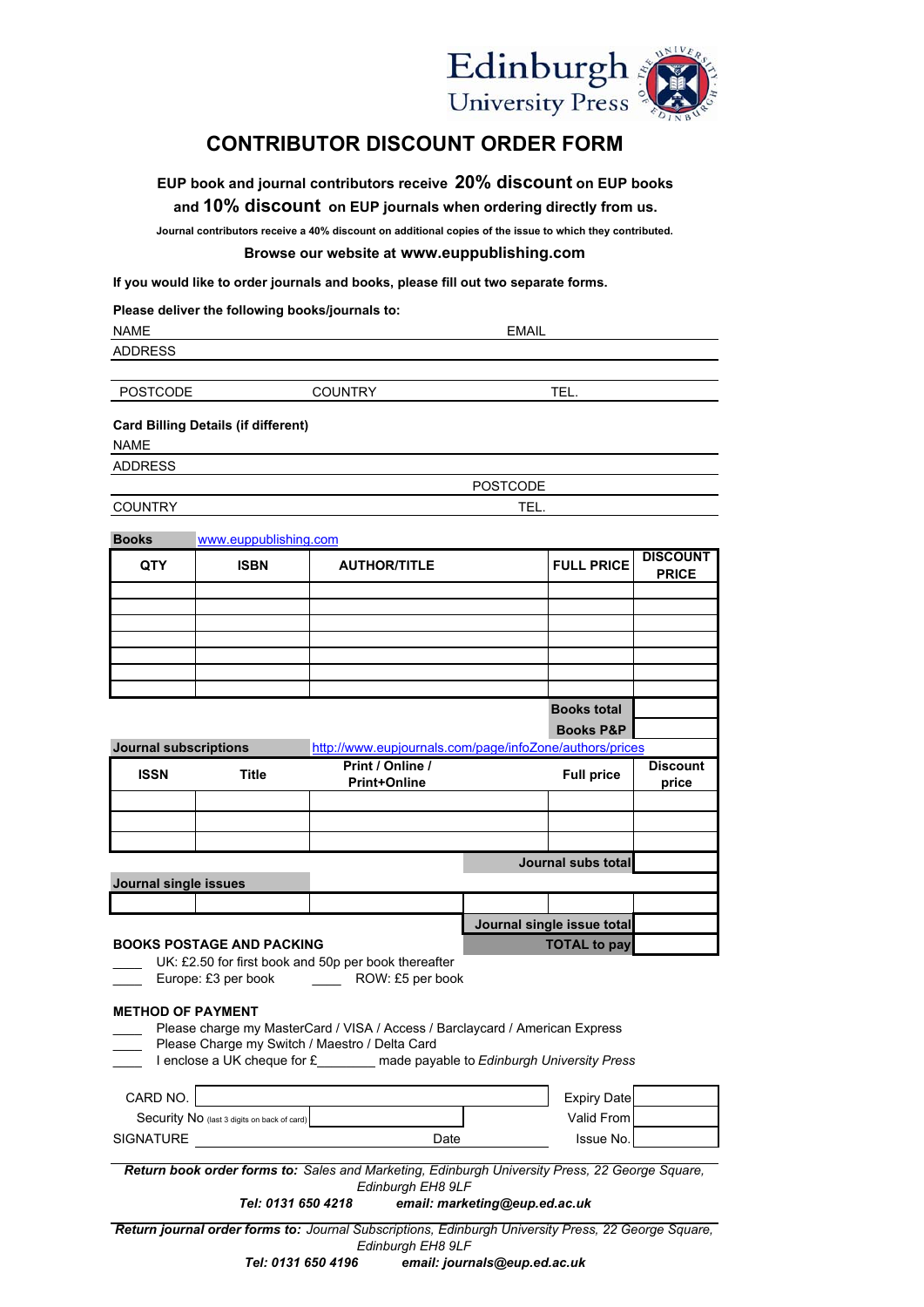# EDINBURGH UNIVERSITY PRESS

# JOURNAL LIBRARY RECOMMENDATION FORM

Please forward this form to your librarian, library liaison, or serials review committee

| Dear Librarian/Library Liaison,<br>I recommend that the library subscribes to the following journal:                                                                                                                                                                                                                                                                                              |                                                                                                                |  |  |  |  |
|---------------------------------------------------------------------------------------------------------------------------------------------------------------------------------------------------------------------------------------------------------------------------------------------------------------------------------------------------------------------------------------------------|----------------------------------------------------------------------------------------------------------------|--|--|--|--|
|                                                                                                                                                                                                                                                                                                                                                                                                   |                                                                                                                |  |  |  |  |
| My reasons for recommending this journal are:<br>$\Box$ USAGE I will regularly use this journal and recommend articles to colleagues and students.<br>$\Box$ ENHANCEMENT This journal will enhance the Library's scholarly collection and benefit the research/teaching needs of our institution.<br>$\Box$ CONNECTION I am a member of the editorial board and/or a regular contributing author. |                                                                                                                |  |  |  |  |
|                                                                                                                                                                                                                                                                                                                                                                                                   |                                                                                                                |  |  |  |  |
| Please include this journal in your next serials review meeting with my recommendation to gain access to this journal for our institution. Thank you.                                                                                                                                                                                                                                             |                                                                                                                |  |  |  |  |
|                                                                                                                                                                                                                                                                                                                                                                                                   |                                                                                                                |  |  |  |  |
|                                                                                                                                                                                                                                                                                                                                                                                                   |                                                                                                                |  |  |  |  |
|                                                                                                                                                                                                                                                                                                                                                                                                   | Email 2008 - 2008 - 2008 - 2019 - 2019 - 2019 - 2019 - 2019 - 2019 - 2019 - 2019 - 2019 - 2019 - 2019 - 2019 - |  |  |  |  |
| <b>INFORMATION FOR LIBRARIES</b>                                                                                                                                                                                                                                                                                                                                                                  |                                                                                                                |  |  |  |  |

Edinburgh University Press provides electronic access to all journals via EUP Journals Online. Electronic access includes the current volume and all back issue content. If an online subscription is cancelled at a future date, all volumes from the years subscribed to will be available in perpetuity.

The following options are available to institutions:

- *Print + Online Subscription*: electronic access and a print copy of each *•* issue of the volume.
- *Print Subscription*: print copies only at a 20% discount off the combined print + online rate, and does not include electronic access. *•*
- *Online Subscription*: electronic access at a 28% discount off the combined print + online rate, and does not include print copies. *•*

## **FEATURES OF EUP JOURNALS ONLINE**

## **Access for Subscribers**

Individual subscribers can access all material they have subscribed to from any computer with Internet access, simply by logging into the site. Institutional subscribers have access controlled by IP range and therefore have automatic access without logging in. Proxy IP authentication is used when users do not connect directly from the IP address of individual computers, but rather use a proxy server for security.

## **Pay-Per-View**

The site enables non-subscribers to pay per view, where an article can be accessed for a limited period (48 hours).

## **Reference Linking and PDF Plus**

Individual articles are available as PDF and PDF Plus files. PDF Plus is an enhanced PDF file format which links citations to external abstracting and indexing databases such as CrossRef, so that readers can quickly retrieve abstracts for the articles referenced. Clicking a linked reference in a PDF Plus file will take the reader directly to the abstract for that article on its home publisher website, or to an electronic aggregator website.

## **Trial Access**

Please contact journals@eup.ed.ac.uk to request a free 30-day trial.



## **Advanced Search Functions**

Abstracts and contents are freely viewable to all users of the website. The search function of the site allows easy access to specific content, and advanced search criteria include Title, Author, Full Text, Keywords, ISSN, Article DOI, Publication Dates and Subject Area. Searches can also be saved for future use.

## **Additional Features**

- Article citation tracking •
- Bibliographic Information Downloads •
- Table of Contents Alerting Service •
- Supplementary Material •
- CrossRef Cited-by Linking (formerly Forward Linking) •
- Featured Articles •
- News and Announcements •

## **Free Sample Issues**

Free Sample Issues of EUP journals are available on EUP Journals Online at **www.eupjournals.com**. Simply visit a journal's homepage and click the "All Issues" tab to be directed to the free content.

### **Contact Information**

Edinburgh University Press, 22 George Square, Edinburgh EH8 9LF, UK. Tel. +44 (0) 131 650 6207 Fax. +44 (0) 131 662 0053 Email: journals@eup.ed.ac.uk

*Browse EUP Journals Online at www.eupjournals.com*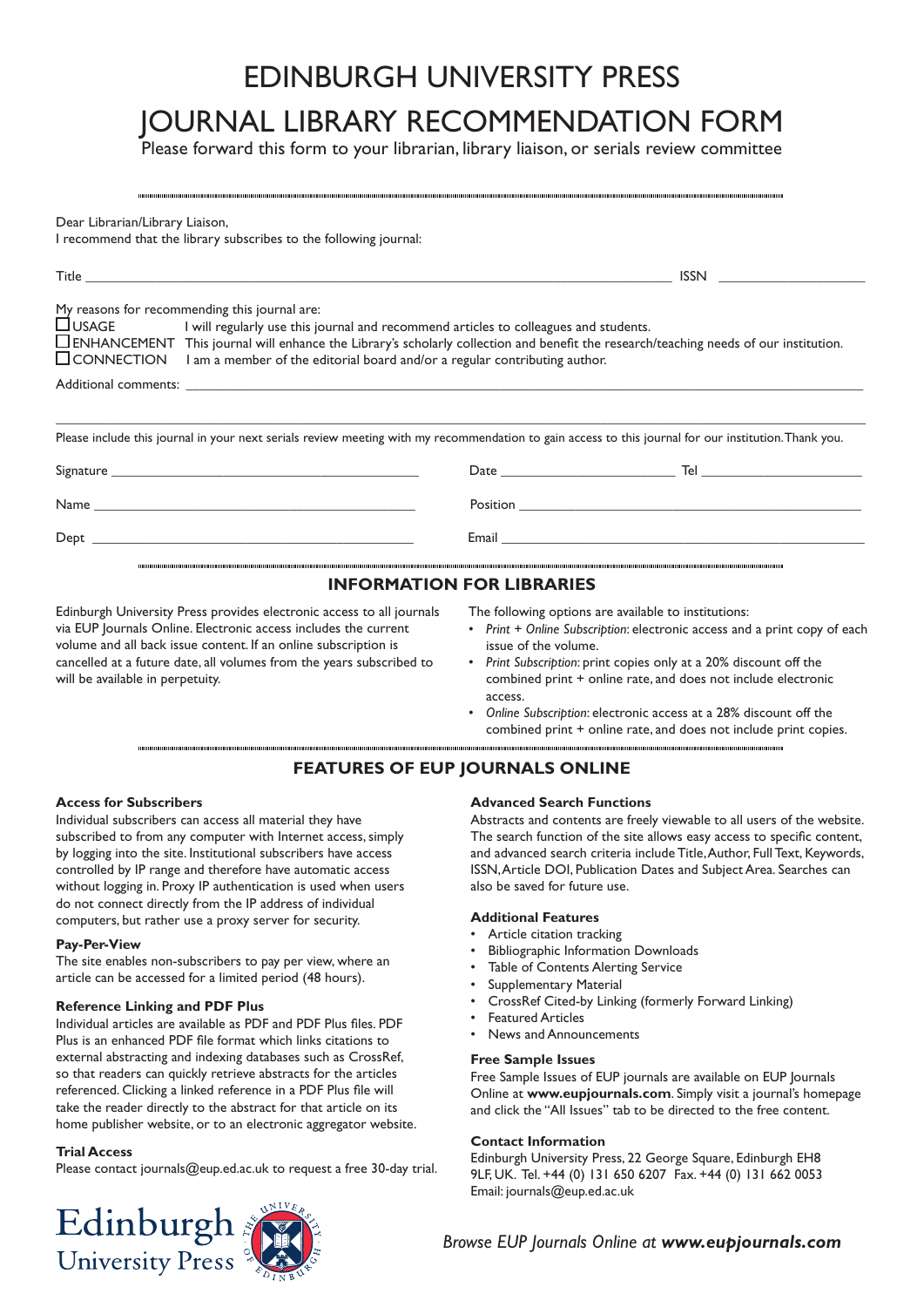MAIKE HELMERS

# Emil und die Detektive: Early German sound cinema aesthetic

### **ABSTRACT**

In 1931 Gerhard Lamprecht directed the film version of Erich Kästner's popular novel Emil und die Detektive. A hugely successful film at the time, it was aimed to appeal to adults and children alike. This article is going to explore the film's varying aesthetic approaches in terms of its use of sound and music. A discussion of the fact that the film has been apparently overlooked in film text books, particularly with regard to its use of sound, will be attempted. A number of different factors with regard to the optical sound process (sync and post-sync) will be considered, along with a discussion of what are widely understood as technological determinants at the time of the film's release.

It is often the case that works of popular literature struggle to convince when adapted to the film form; audiences and critics frequently believe the film version less successful than the original work. Once a reader has constructed the narrative world of a novel in their mind's eye, has imagined what characters look and sound like, has developed a picture of a landscape or constructed particular architecture in line with the text, it seems difficult to accept an alternative vision offered via film. All too often the conclusion

The New Soundtrack 4.1 (2014): 41–57 DOI: 10.3366/sound.2014.0051 © Edinburgh University Press www.euppublishing.com/SOUND

## **KEYWORDS**

early sound film German cinema Lamprecht Kästner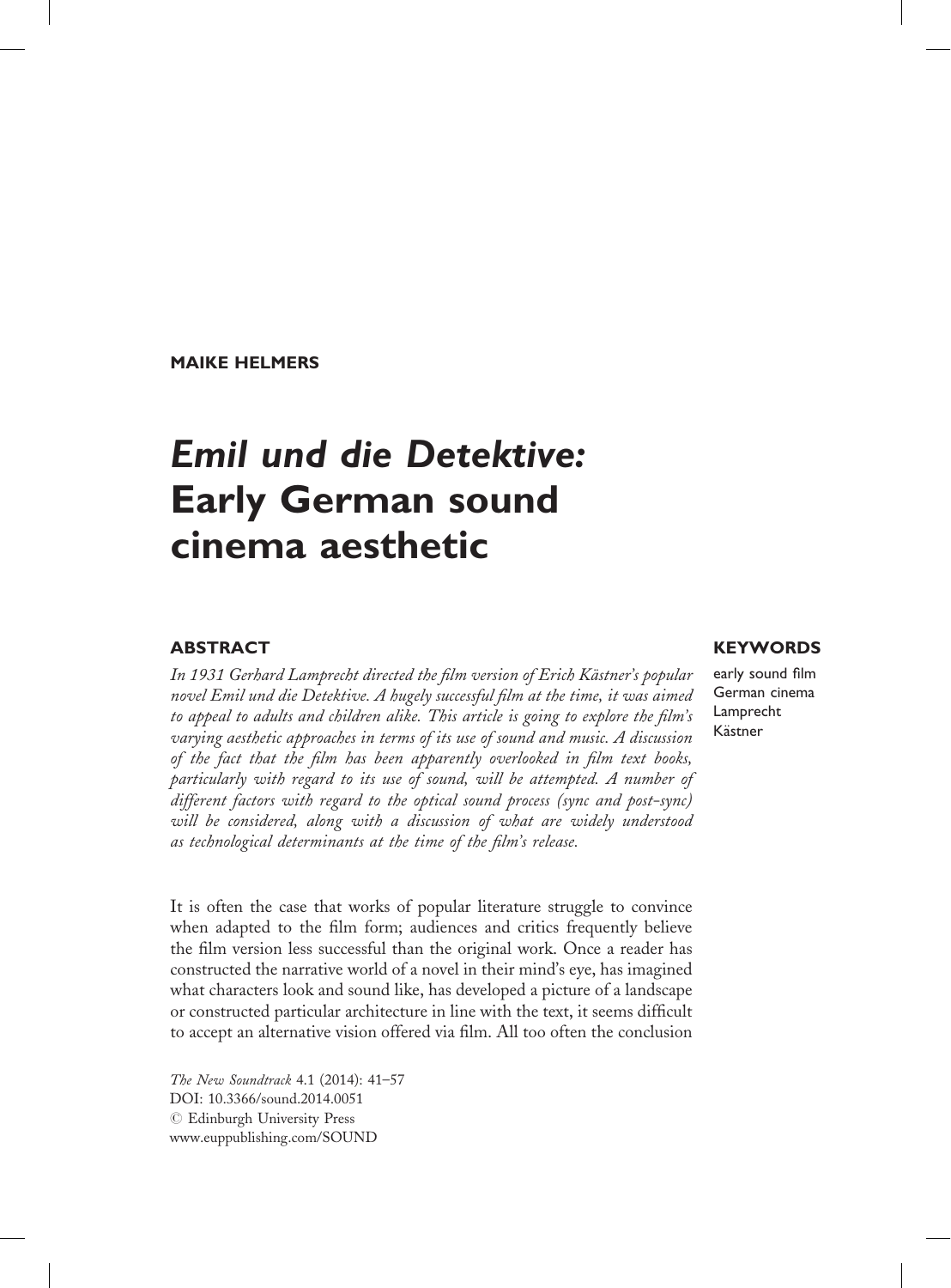#### A<sub>2</sub> Maike Helmers

arises that 'the movie is just not as good as the book'. Without wanting to get drawn into a discussion of how sensible or rational such expectations of literary adaptations could ever be, occasionally a film appears that satisfies even the most entrenched expectations (or 'could soften the most entrenched mindset').

One such exception is Gerhard Lamprecht's 1931 film version of Erich Kästner's novel, Emil und die Detektive. Shot at the Ufa studios in Neubabelsberg as well as on location in Berlin, the film premiered on 2 December 1931 to great critical and popular acclaim. As a new DVD version released by the BFI in the summer of 2013 invites a wider audience to acquaint itself with the film, it seems appropriate to revisit the film's remarkable technical and creative achievements. Back in 1931, reviews published in newspapers and film journals gave a sense of the enthusiastic reception which met the film:

What a happy concept, to focus on Erich Kästner's glorious youth novel as the basis to this film. The story of the determined youngsters who take it upon themselves to hunt down a seasoned criminal is an imaginative subject which lends itself to opportunities afforded by the screen. Billy Wilder's version skilfully capitalises on the novel's potential for adaptation, showing a deft touch in transferring the narrative, which the screen puts to good use (Lichtbild-Bühne, Nr. 289, 3.12.1931).

Not only did the Kästner text have to evolve from page to screen, it also had to be developed within the context of film's contemporaneous transition from silence to sound. Erich Kästner initially worked on a script for the film version with Emmerich Pressburger. Ufa then decided to introduce another writer to the development process: Billie Wilder (who even at the time was being referred to as Billie or Billy) joined the writing team. However, Kästner became increasingly disenchanted with the script adaptation, as Pressburger and Wilder attempted to expand the story. Kästner's dismay is palpable in his diary, where he condemned an early version of the script as 'ghastly'. (Belach and Bock 1998). He was particularly exasperated at attempts to distort Emil's character into a more mischievous person than the boy from his original story.

Furthermore, Kästner was disparaging of the film script's misguided character portraits, which had Emil referred to as 'the steer of Alaska' and Pony Hütchen described as a 'Texan rose' (Belach and Bock 1998). Irrespective of how this kind of characterisation was to become integrated into the spoken dialogue of the film version, Kästner was clearly incensed at the tone that the script was developing. As a backdrop to these concerns, Kästner had previously expressed clear views on the aesthetic style of sound film. A year before *Emil* was being made, he published a review of Der Schuss im Tonfilmatelier (Zeisler 1930) in the Neue Leipziger Zeitung, a newspaper for whom he worked as a regular contributor. That particular film was a 'whodunit', which incorporated a narrative twist that hinged entirely on sound technology. In his review, Kästner had praised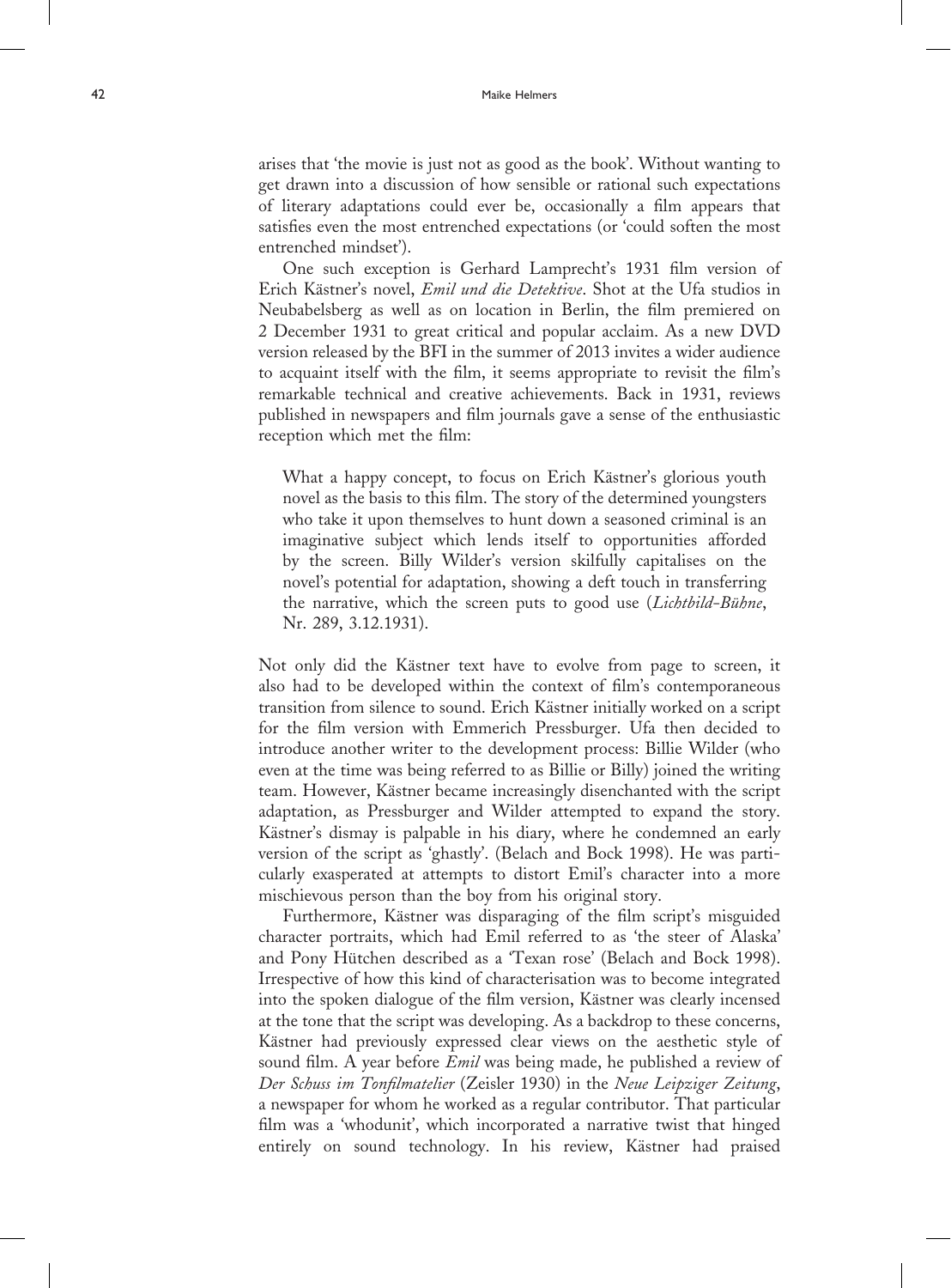the film's imaginative use of sound and railed against what he saw as the film industry's predominant focus on 'acoustic realism'. Kästner decried filmmakers who appeared too pre-occupied with technical determinants, without recognizing the creative potential afforded them through the new medium of sound.

In his review (published in the expansive Ufa anthology edited by Bock and Töteberg in 1992), Kästner recalls a conversation with an unnamed director, with whose opinion on sound he finds himself resolutely agreeing:

Colleagues are forever confusing sound film with theatre; they seem to forego all creative opportunities afforded by film.'(...) '...colleagues are keen to record everything that is audible, irrespective of the narrative's requirement. Imagine a couple quarrelling in the middle of a busy street. Do you think those two would be paying much attention to the cars, the trams, the passing chatter of other pedestrians? But many directors are unaware of this.

As Kästner's novel was being adapted into a script, the author feared that his original material would be taken in a direction that strayed away from the text's sense of 'here and now' and its contemporary urban landscape. The book's success had in part been based on its innovative and informal style. The words on the page flow in an easy conversational style, making the author's voice palpable in the text. Part of the scene-setting narrative technique involved explaining to the reader how he (Kästner) had originally come up with the idea for the book. Although the author brings himself into the narrative, his writing technique avoids making the book seem artificial or contrived; its realistic and eloquent style draws the reader forward into the pages, blurring the lines between fiction and reality. Kästner's conversational story-telling device had the effect of inviting the reader to feel as if listening to a story, virtually hearing it unfold as being told directly by the author. It seemed to him vital that the sense of authenticity and freshness manifest in the book be reflected on the screen (however, without using a narrator as voice-over).

Fortunately for the well established and universally respected Erich Kästner, and after some heated arguments and re-drafts, the writing team managed to strike the right chord and Kästner was pleased with the end result. In particular, it was the film's imaginative style and perceived authenticity in its portrayal of the children's world that impressed audiences and critics in 1931.

The Kinematograph praised Wilder's adaptation of Kaestner's original text, singling out the 'fascinating pace' of the film's narrative from the 'excitingly dramatized' beginning to the moment when the 'common thief transpires to be a wanted bank-robber'. Crucially, the reviewer posits the view that it is down to Wilder's script and its sensitive handling by the director Lamprecht that the successful screen concept is realised in line with its original subject matter, 'inducing millions to applaud.' (Kinematograph, Nr. 280, 3.12.1931)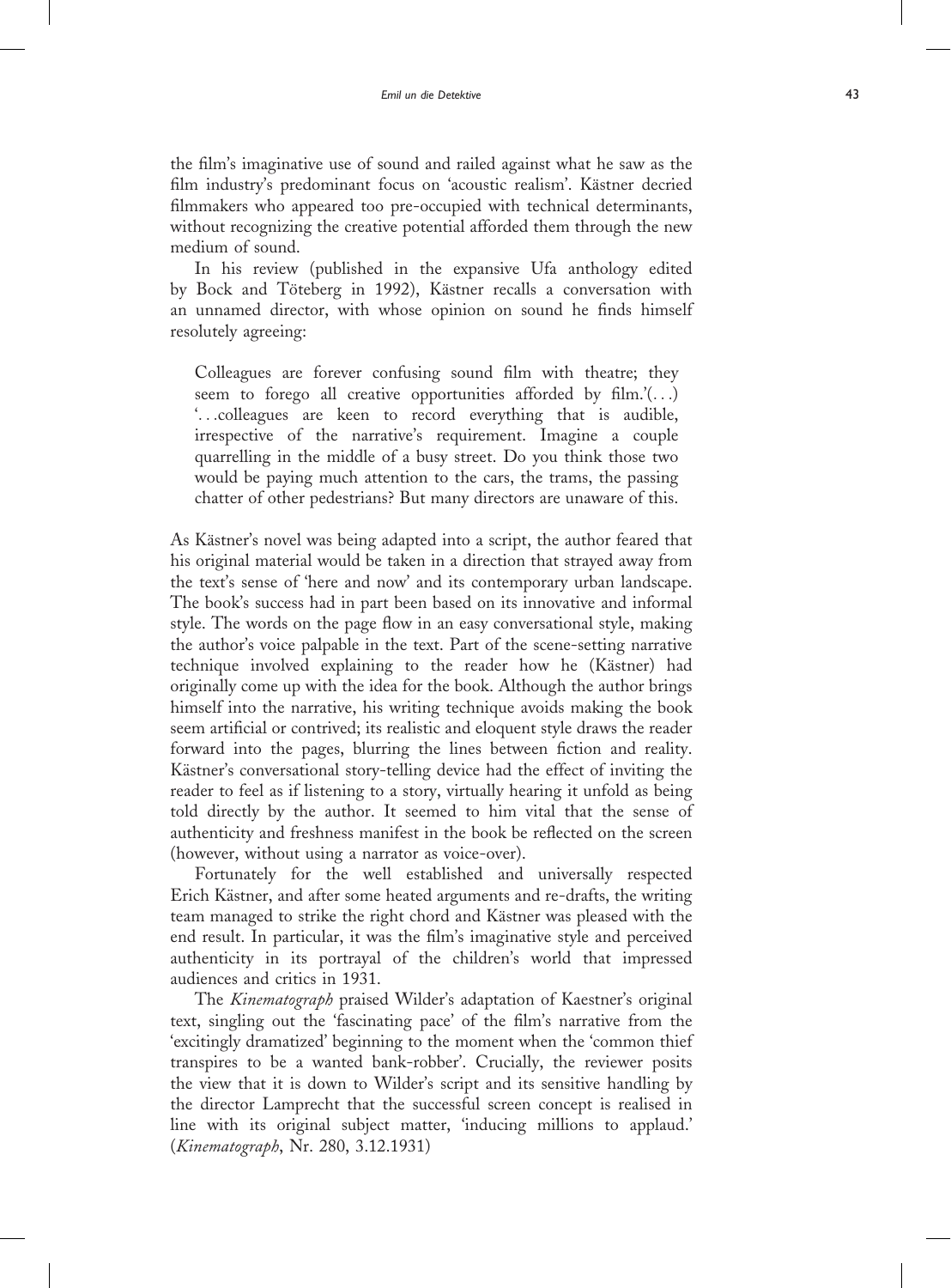The critic of the Lichtbild-Bühne singled out the work of the cinematographer Werner Brandes and the sound recordist Hermann Fritzsching, actually citing them by name (!) in the review, before going on to praise composer Allan Gray's 'imaginative' score that becomes a 'pivotal driver for the film's action at times'. (*Lichtbild-Bühne*, Nr. 289, 3.12.1931)

In spite of its popular success as film and novel, *Emil* has faded from public awareness – until recently. Interest in the story is being rekindled with a new stage production at the National Theatre in London and a reissue of the film on DVD by the British Film Institute are encouraging signs. After all, as an example of early German sound film, Lamprecht's Emil und die Detektive has been woefully overlooked in scholarly appraisal of key films from that era. Fritz Lang's ' M' (1931), and latterly his 1933 Das Testament des Dr Mabuse, are of course rightly acknowledged as classic examples of early sound film. Given the murky urban settings, shot in a cinematographic style that reflected its lineage to German expressionism, Lang's early forays into sound showed great imagination and remain stunning examples of early sound film. Alongside Lang, G. W. Pabst, Erik Charell, Wilhelm Thiele, Piel Jutzi, Josef von Sternberg and others have contributed films during the early 1930s that have been more widely discussed, but *Emil* is a significant example, which has been overlooked. Of particular interest is that the film appears to ease its audience gently into its sonic landscape, and into the world of sound film generally.

The opening scene lasts about four minutes and depicts three youngsters acting out a schoolboy prank in Emil's little home town of Neustadt. They roll dice to decide who should carry out a dare, and once this challenge has been assigned to young Emil, the remaining boys observe the action from a safe distance. The friends keep a lookout as Emil clambers up a public monument, a statue, which he is tasked to re-design. By adding a notebook, a cap and a stick-on moustache, the monument is made to resemble the local policeman, who happens to wander into the scene as the 'misdeed' is being committed by the masked boys. What is noticeable about this opening section is that until the action cuts to the next set-up (a dialogue scene that has Emil walking in on a conversation between his mother and another woman), the film displays a distinct silent movie aesthetic, and employs a strictly synchronous music score via the film's optical soundtrack. However it is precisely because of this synchronous relationship between image and music, in spite of its silent film aesthetic, that the opening sequence is already part of the sound era, and not really a throw-back to the *silents*.

It is worth remembering in this context that during the so-called 'silent' era, the way a film was 'seen' (i.e. projected) was – more or less – as the film had been intended to be seen by the director. Visual elements of the film, its cast, performance, costume and make-up were all part of the mise-en-scène a director or studio could determine. However, how this film would 'resonate' in the audiences' perception was down to factors beyond the film-maker's control; particularly how any film might be sonified was actually governed by local idiosyncrasies, and was ultimately determined by how well equipped a cinema was. The way a film was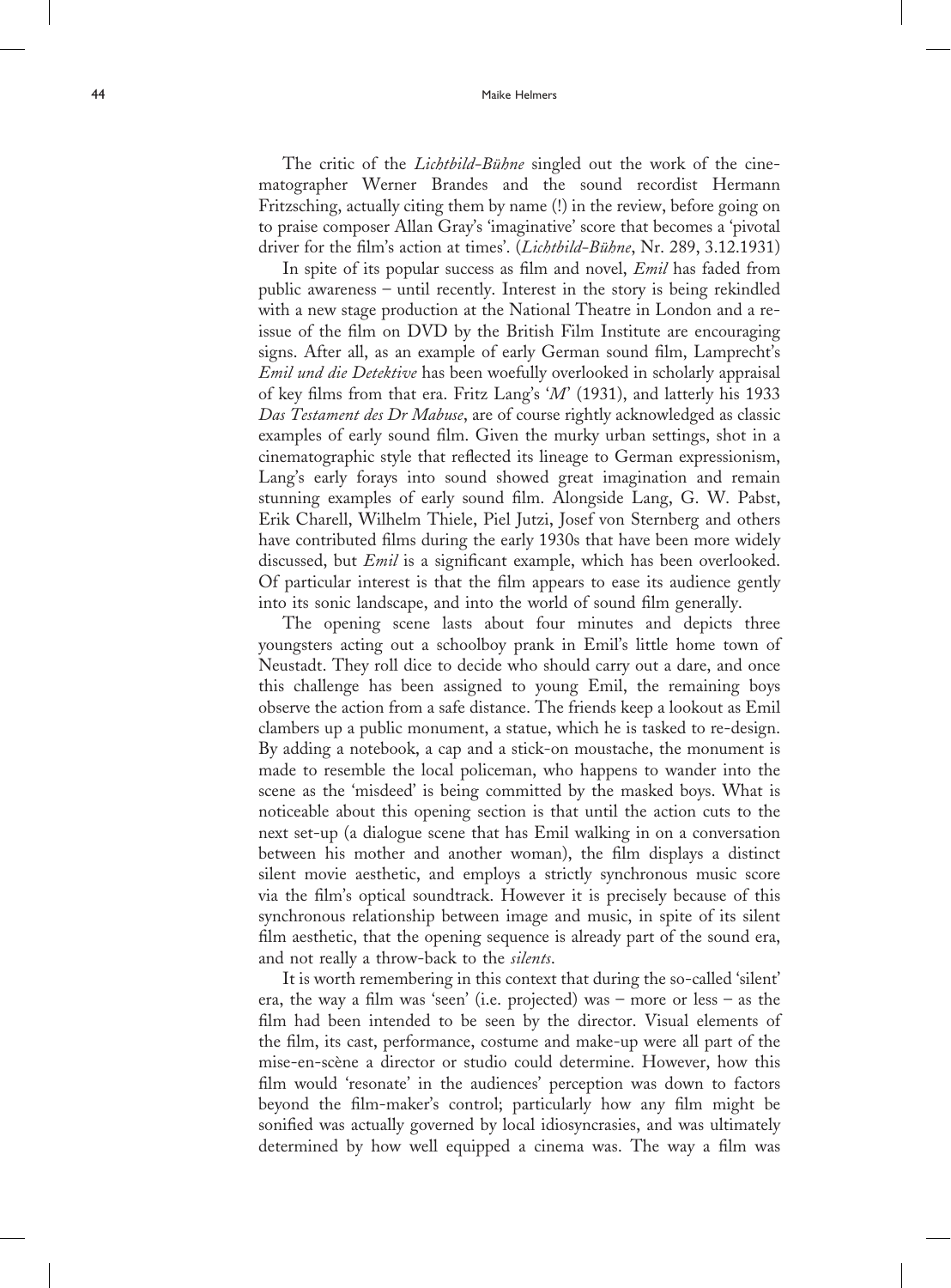'sounded out' for the audience depended on the degree of sophistication of a particular cinema in terms of either musical/orchestral accompaniment, from the grand stable of professional musicians employed in some cities to the more modest musical accompaniment available in more humble settings. Some cinemas dispensed with musical accompaniment altogether, for a variety of reasons, or may have employed a technician to be on hand behind the projection screen to provide some live sound effects.

Bearing this context in mind, even though the opening scene of *Emil* is in keeping with the silent film tradition, the fact that its score is reproduced in an identical manner on every screening means that the film could be seen and heard in the manner intended by its creators.

Back to Emil's opening scene: Allan Gray's score illustrates every nuance and action of the visual drama, from the rolling of the dice through to the boys being chased by the local policeman, in a manner decidedly in the vein of silent film music. Noticeable in this context is that the music sounds very contemporaneous to the urban cabaret style of the Weimar period in instrumentation and tone, rather than employing a more whimsical/sentimental or even bucolic musical vernacular.

As Emil and the other boys throw their dice to decide who will undertake the daring stunt with Neustadt's public monument, the orchestral score mimics the rolling of the dice and the subsequent stalking out of events around the monument. The only sound gesture that is nonmusical during the opening sequence is a loud whistling call (almost certainly post-sync), generated by one of the boys to warn Emil of the arrival of the local policeman. When looking at a scene such as this, it is valuable to get a sense of the reaction to the film at the time of its release. Did contemporary film audiences feel disappointed at the silent film aesthetic of its opening sequence? There is no real indication to attest to such unfulfilled expectations. On the contrary, the film proved to be an instant popular hit, a fact that would run counter to any notion that the audience was in any way alienated or disappointed by this approach. Instead, one film critic, amidst all the wider praise for *Emil*, welcomed the style of the film's opening:

This atmospheric film exudes an infectious freshness and youthfulness. Its world is depicted with the creative imagination of a child. A world familiar from one's own childhood – this is the main appeal of the film and its seductive charm. All credit must go to its director Gerhard Lamprecht for his achievement. Without hesitation from its (ingeniously silent) beginning to its spectacular finale. (Lichtbild-Bühne, No 289, 1931)

Realism and authenticity were praised as outstanding qualities of the film by this and several other critics; furthermore, there was clear acknowledgement that the aesthetic style of the opening exemplified a rather ingenious approach. No sign of disappointment there. Only one critic laments Inge Landgut's portrayal of Pony Hütchen as too self-aware (Landgut was the only younger actor in *Emil und die Detektive* who had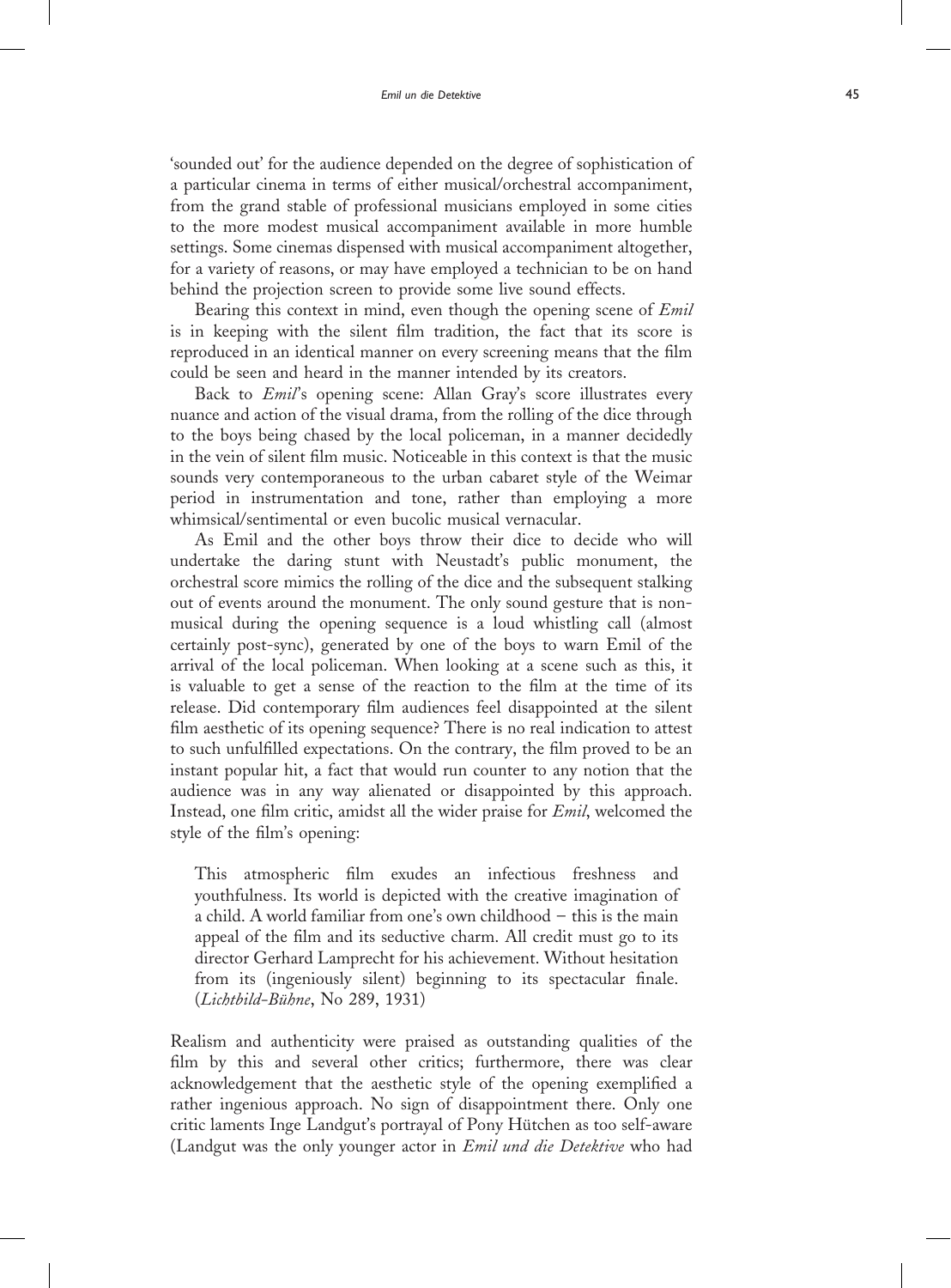previous film experience, most notably as Elsie Beckmann in 'M'). In addition to praise for the musical score, camera work and sound, critics continually singled out Wilder's script and Lamprecht's skilfull direction of the film's youthful cast. Reviewers complimented the film for having struck exactly the right balance in depicting a truthful image of a contemporary youth which enjoys being adventurous and playful, but a youth which is also pragmatic – savvy in employing telecommunications and shrewd in financial budgeting when the children give chase in a taxi, one eye on the purse, the other on the taxi meter. (Film-Kurier, Nr. 283, 3.12.1931)

The composer Allan Gray was born in 1902 in Poland as Josef Zmigrod; soon after his birth, the family moved to Berlin where he grew up. He studied music with a number of teachers, including Arnold Schönberg who did not permit any of his students to work in popular theatre or the cabaret. For that reason, Zmigrod adopted the pseudonym of Allan Gray (an amalgam of the names Edgar Allan Poe and Dorian Gray). Under this stage name, he contributed a number of musical numbers to the burgeoning Berlin cabaret scene, and perhaps that musical background is heard in the instrumentation of the opening scene of Emil und die Detektive .

Before working with Lamprecht, Gray had written the score to Piel Jutzi's Berlin Alexanderplatz, as well as having worked with Erich Kästner, setting a number of the author's lyrical works to music. Having become established as a film composer, Allan Gray's scores continued to feature in a number of popular early German sound films until the Nazis rose to power. In 1933, Gray left Germany and eventually settled in Britain, where he became a regular composer for Michael Powell and Emeric Pressburger's Archer's productions, including The Life and Death of Colonel Blimp (1943) and A Matter of Life and Death (1946). His last great film score of significant note was for John Huston's The African Queen in 1952.

In Emil und die Detektive's opening scene, Gray's specially composed sync score with inherently musical sound effects makes Emil's opening curiously akin to Warner Brother's Vitaphone picture Don Juan (Crosland 1926), that predated Lamprecht's film by five years. In 1926, Alan Crosland's film made for Warner Brothers was at the cutting edge of technology. The Vitaphone system employed on *Don Juan* had provided the film with a sync score and occasional sound effects to accompany the picture. In contrast to the Vitaphone system, where the soundtrack was recorded onto separate gramophone disks that ran in sync with the projector (as one can imagine, sync drifts were an ongoing problem that beset this technology), *Emil und die Detektive* was made using an optical sound system, Tobis Klangfilm, which would result in a combined optical print of image and sound. From the separate needletone sound of the Vitaphone era to a combined optical sound system afforded by Klangfilm – within the context of the technological and aesthetic transition experienced by cinema audiences at the end of the silent and the beginning of the sound era  $-$  five years is a very long time. Within the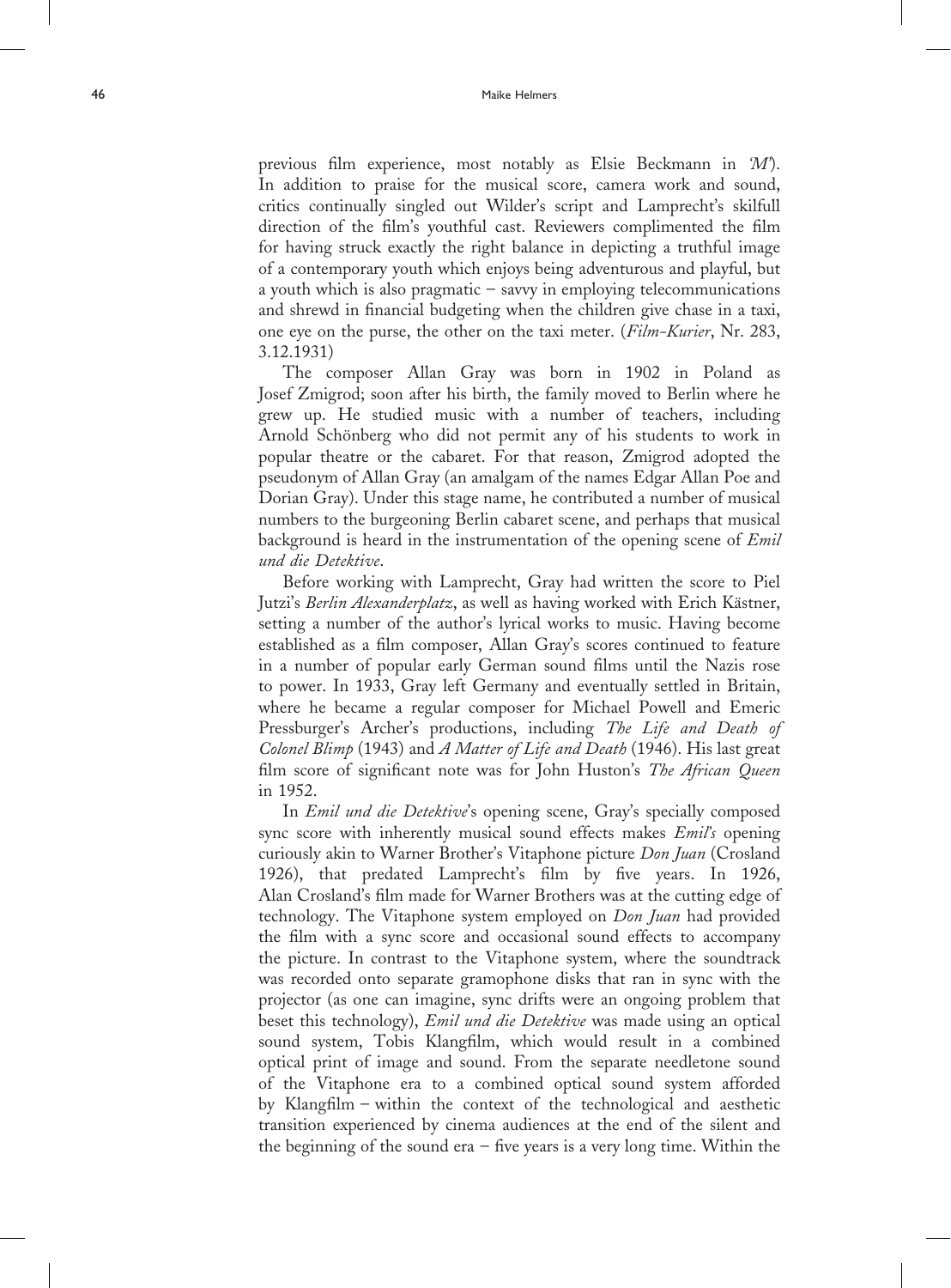context of Emil, this stylistic transition is effected in less than five minutes, as the story moves ever forward. Next, Emil is shown as he eavesdrops on the initially unseen dialogue between the two women of the subsequent scene, with the camera then panning from Emil outside the open window in the act of *listening in* to the women in conversation. The camera stays on the women until Emil feels the need to interject, as he protests vehemently against being referred to as a little child. Through the use of sound and dialogue, the two narrative planes of the exterior and the interior world converge, and thus the grown-ups' preoccupying concerns are brought within Emil's hitherto playful horizons.

The story continues with Emil making preparations for his train journey to the big city, as the youngster is asked to deliver a sum of money to his grandmother in Berlin. As Frau Tischbein helps her son to get ready, she entreats him to look after the money (a considerable sum by their modest standards) as well as the good suit donned for the journey, most carefully. Thus the audience is primed to the significant story element: a sum of money in the care of young Emil; what could possibly happen next ....?

As mother and son leave the house, they are accosted by the same local policeman, who had very nearly caught up with Emil following his prank with the monument in the opening scene. At this moment, Lamprecht's film ingeniously plays with sound concepts, using the idea of two different points of audition to develop the narrative. Emil shrinks back in fear at the appearance of the policeman who in turn takes Emil's mother to one side to have 'a quiet word'. Just at that time, a horse and cart pass noisily in the road rendering Emil unable to hear what is actually being said. As Emil stands a little way away from the adults, he remains frustratingly out of earshot and unable to listen in. Meanwhile, the actual conversation between his mother and the official is being revealed to the audience as a discussion about by-laws and opening hours (Frau Tischbein runs a modest hairdressing operation from her front room).

Kept in the dark by the obscured acoustic of his point of audition, Emil is convinced that he has been rumbled. As he steps forward to join the adults, he voluntarily presents his wrists to the policeman ready to be handcuffed and lead away. The policeman in turn fails to understand the boy's gesture and instead grabs hold of the Emil's hand to wish him a good journey. (Here a visual gag is delivered by the use of the soundtrack's playing with different aural perspectives.) Confusing as the adult world must seem to Emil at that moment, he is quick-witted enough to regain his composure as both mother and son declare the destination of the journey in response to the policeman's enquiry as 'Berlin'. Their enthusiastic voices are used by the film to ring in the next visual transition: Emil's 'Berlin' is overlaid as the picture cuts to the platform indicator depicting that destination.

Lamprecht's film shows a similarly adroit approach (as has elsewhere already been attributed to Fritz Lang's  $M$ ), utilising sound dialogue as a stepping stone to shift from one location to the next. From these opening scenes onwards, Lamprecht's film becomes increasingly complex from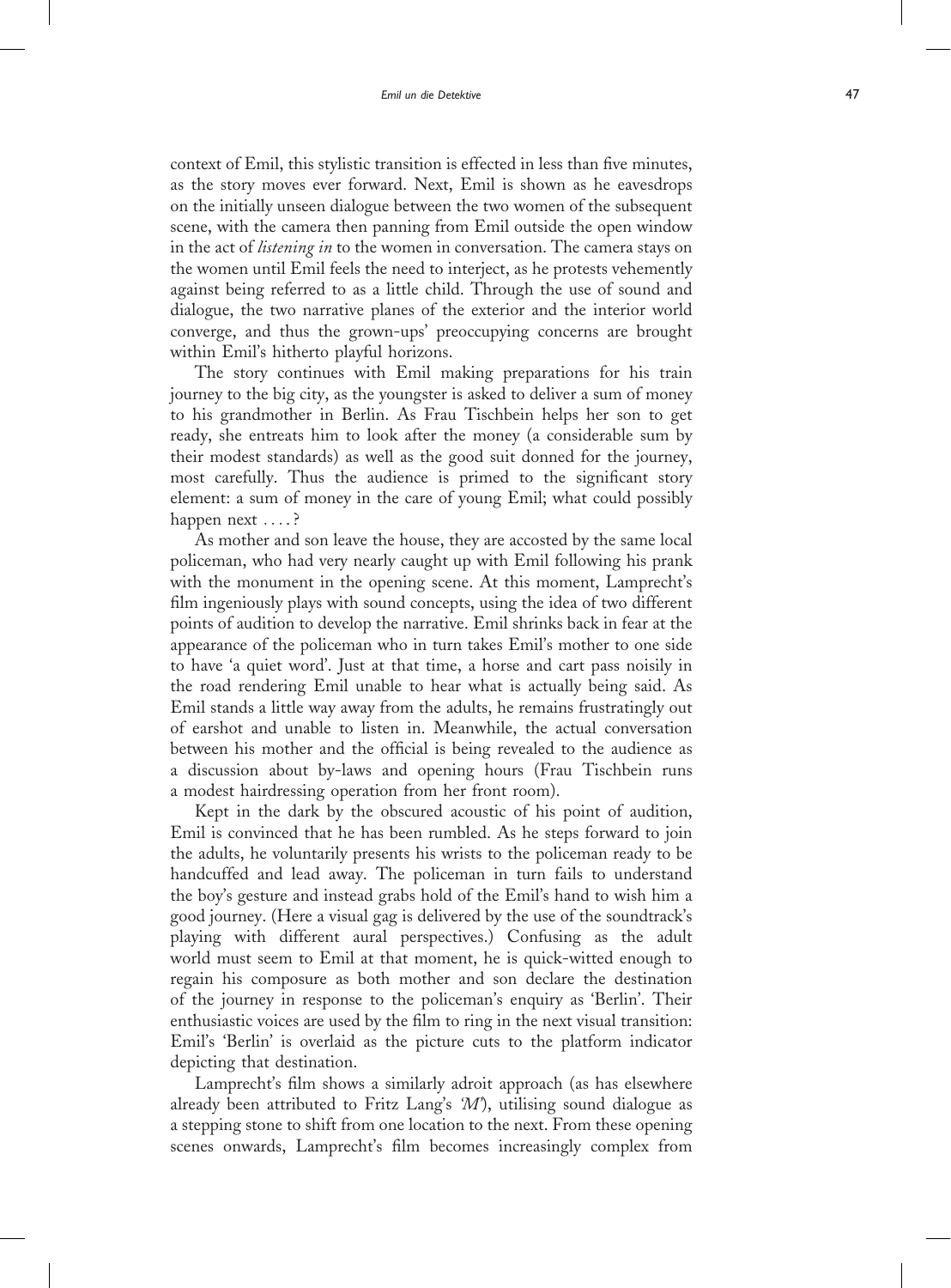the sonic perspective (the film's grand sound finale is discussed below), whilst managing to preserve the youthful sense of fun encapsulated in Kästner's original book.

As the film continues, Allan Gray's musical score remains a key element, though the soundtrack integrates other sound effects alongside the music. This in itself is quite an unusual approach as, by and large, early sound films tended to use music less (perhaps in an attempt to distinguish themselves from silent film) and if music was employed, it frequently had a connection to the diegetic story space (such as in the many musical operettas that gained in popularity in German cinema at the time  $-Die$ Drei von der Tankstelle (Thiele 1930) and Der Kongress Tanzt (Charell 1931) are well known examples).

Furthermore, it was still relatively uncommon to use music in combination with other sound effects or as underscore with dialogue.

Emil boards the train to Berlin and begins his journey, and as fellow travellers exit the train at another station he finds himself left alone in the compartment with a dubious looking character – wearing a black hat; the man has an intimidating demeanour. Emil is right to be suspicious as the man turns out to be a thief who steals Emil's precious banknotes. Grundeis (the thief) drugs the unsuspecting boy, having given him some sweets laced with a sedative. As Emil is unconscious, he dreams of a strangely distorted world in which he attempts to get away from Grundeis's clutches. All through the dream sequence, the music is the main element on the soundtrack, using a range of changes in its instrumentation to denote different stages of the dream. In the scene immediately before the dream, when Emil was being offered the fateful sweet, the score has musical pauses to allow for dialogue elements to be heard simultaneously and the score appears to actually fade in and out as Grundeis and Emil speak. Once the sedative begins to work on Emil, dialogue elements cease and the music takes over. At times, the score still retains traces of the silent film aesthetic of the opening sequence – occasionally still mimicking sound effects – but gradually, the music resembles conventional film scoring, that is to say as an accompaniment rather than a driver of the action. As Emil wakes from his sleep and discovers the theft of the money, orchestral sound effects conjure up the arrival of the steam train – Emil exclaims in horror that he has been the victim of a theft – the music again underscoring his discovery.

In the next scene Emil gives chase and clambers aboard a tram to keep up with Grundeis. The conductor asks for tickets, and again, the music score continues under the spoken elements. Initially, the voice of the conductor is out of vision, with the actor's back turned to the camera, and it is entirely possible that this is a post-sync voice element that was recorded at the same time as the music was being recorded. The conductor goes on to call out the name of the tram's next stop as 'Kurfürstendamm' in vision with good lip sync, but again, potentially a post-sync recording on account of its acoustic perspective. In contrast, the earlier dialogue elements integrated into the score between Grundeis and Emil in their train compartment seem to be sync rather than post-sync. This suggests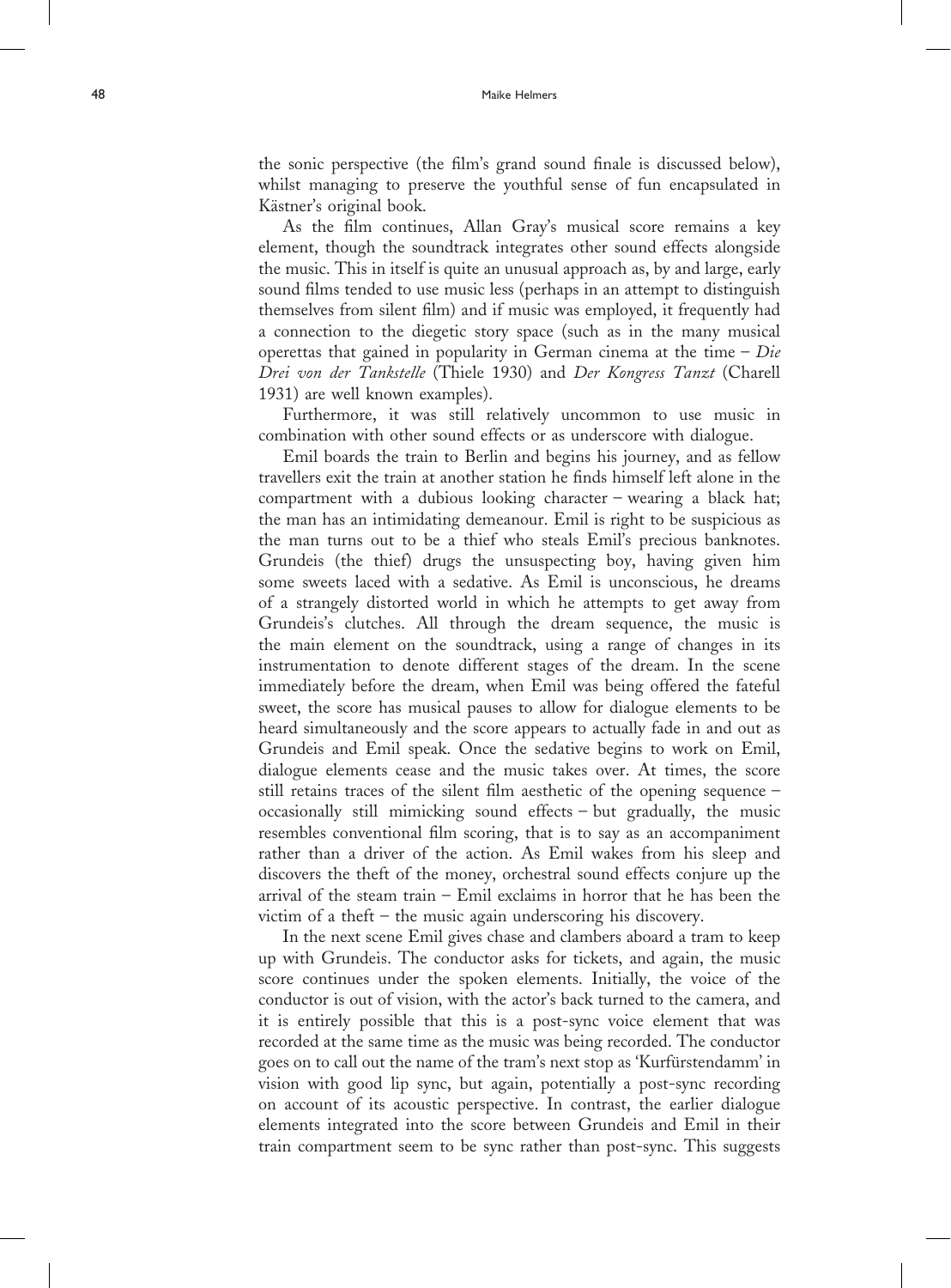two different processes employed in achieving the same overall effect, namely combining spoken voice elements with a music score.

While Emil is still travelling on the Berlin tram in pursuit of Grundeis, the picture cuts to Emil's train (now minus Emil) arriving at the station where his cousin and Grandmother were due to link up with him. Here the musical score resumes the steam train elements of the same train's earlier arrival at a previous station (where Emil swiftly got off the train to pursue Grundeis) and then train and score come to a gradual halt. The action cuts to Pony Hütchen (the nickname of Emil's cousin) and his grandmother in the ticket hall – clearly a studio set rather than an actual location. The footsteps of the extras as they descend from the 'platform steps' and as they cross the 'hall' to the barrier betray the studio setting. But interestingly, the picture then cuts from the set to a real platform with passengers getting off a train, before cutting back to the ticket hall of the studio set. Several other cutaways of a real ticket hall are also integrated; presumably this material stems from the same rushes that had been shot as Emil got off the train in pursuit of Grundeis. Lamprecht's film attempts to give the visual elements as realistic a setting as possible by including a range of location elements (street scenes, railway station views, as well as the tram chase). Interestingly, the soundtrack does not cut away from the studio ticket hall when the real station elements are seen, illustrating an attempt at creating sound continuity between several different settings. Although the studio set is a little unconvincing in terms of sound, this approach does show a certain awareness of how to build a sonic environment by not cutting away from the implied sound-world of the 'ticket hall'.

This may have been a less obvious approach at the time than one would expect today. For instance Robert Siodmak's Der Mann der seinen Mörder sucht' – also made in  $1931$  – is marred by sound dis-continuity cuts, that have the effect of undermining any notion of narrative flow. In Siodmak's film, the action cuts between two different locations, for example, from an interior dialogue scene to a 'meanwhile-across-the road' shot. There, the filmmakers appear at a loss as to how to respond to this scenario via the soundtrack and cut back and forth from the respective sync elements, hard and in step with the visual cuts. This works in counter-point to any sense of narrative flow developing. Filmmakers clearly had to learn how to use sound to their advantage to string different shots together – at least they had to form an understanding of how to avoid sound undermining story continuity unintentionally. Comparing Lamprecht's Emil to Siodmak's Der Mann der seinen Mörder sucht, it would appear that some productions acquired such awareness sooner than others.

Back to the studio ticket hall in Emil, as Grandmother and Pony Hütchen wait in vain in for the boy. In addition to the slightly wooden sounding footsteps and sync dialogue elements of various extras, other sound elements are also included, quite possibly in addition to the studio sync: an occasional background cry summoning a porter's assistance, as well as general 'crowd walla' and milling around in a slightly reverberant acoustic. This demonstrates an attempt to widen out the scene, suggesting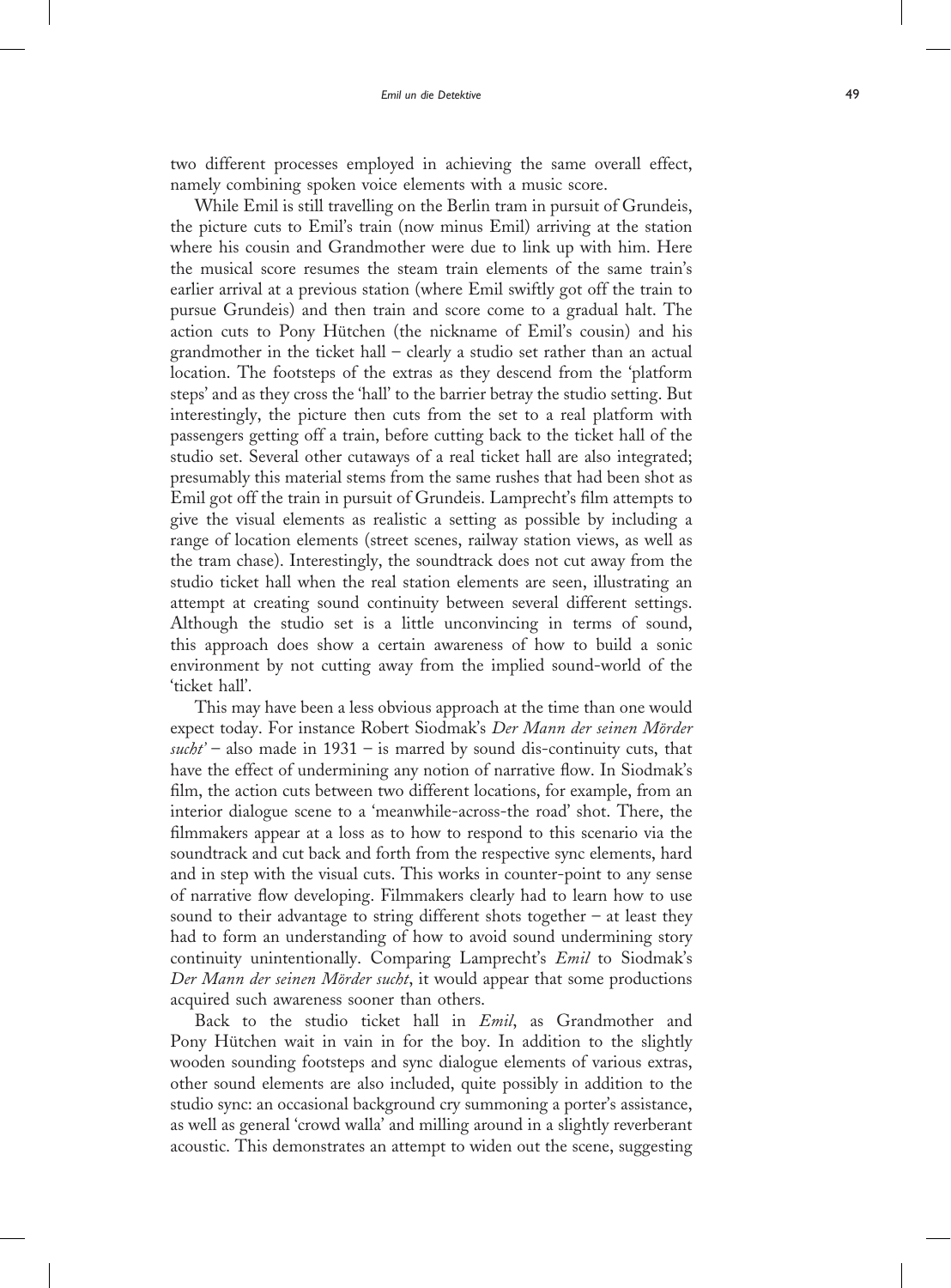a sense and depth of the space beyond the visual frame. Again, this shows an approach to sound that is more sophisticated than may initially be expected from a film of the early sound era.

Having exited the tram, Emil positions himself across the road from a café where Grundeis has decided to have something to eat. At his lookout, Emil is accosted by a local boy, Gustav, who carries in his pocket a small horn which he sounds to attract the attention of other members of his band of local children. The book already describes Gustav using the horn as a device to attract attention. The film adds another sound layer by also letting Gustav indicate his thought processes through the use of the horn – including a 'brain-tick-over sound' as well as expressions of approval or disapproval.

Though music remains a strong feature during subsequent pursuit scenes as the boys tag Grundeis, later scenes introduce an additional sound level alongside the score: an enthusiastic crowd of youngsters that noisily cheer as they close in on Grundeis. The presence of two separate elements on the soundtrack (score and children cheering) is augmented by a third element: as Grundeis attempts to get away from the bank, the cashier operates an alarm buzzer which attracts the attention of some passing policemen.

Once the thief has been accosted and the money returned to its rightful owner, the story resolves with a grand scene of Emil's triumphant return to his home town of Neustadt. Having received a sizable reward through his work in capturing a wanted thief (Grundeis turned out to be a career criminal rather than a mere opportunist), Emil and his friends, as well Grandmother and Pony Hütchen arrive by airplane amidst a grand fête thrown by the good people of Neustadt. Here the film deviates considerably from the more moderate finale described in Kästner's book: a cozy coffee and cake afternoon in the home of Emil's aunt and uncle in Berlin.

Clearly, the film script wanted to develop the opportunity to create a grander setting and achieves this through an impressive set piece: a large expectant crowd, a sync brass band and the appearance of the airplane. All three sound elements can be heard simultaneously; the soundtrack appears constructed in layers, consisting of some specific post-sync dialogue as well as more generic crowd elements, alongside the diegetic music score (initially the musicians remain mostly out of vision, until the brass band is seen to disintegrate in their eagerness to rush forward to greet the landing plane). In addition to the above, the approaching 'plane sound' can also be heard as it is coming in to land. There can be little doubt that this is an artificially created sound effect standing in for a real plane (and as a sound effect, it lacks a certain oomph that a real plane could have provided) – but nonetheless, this is real evidence of a multi-layered soundtrack that relates to various story elements, while they are in and out of vision. The moment when the picture cuts to the band, as the players individually get up and exit from their podium, is a treat. Each instrument, as it files past the camera (and the microphone in the vicinity of the camera), can be heard as a solo element, complete with an 'up and past' acoustic dynamic.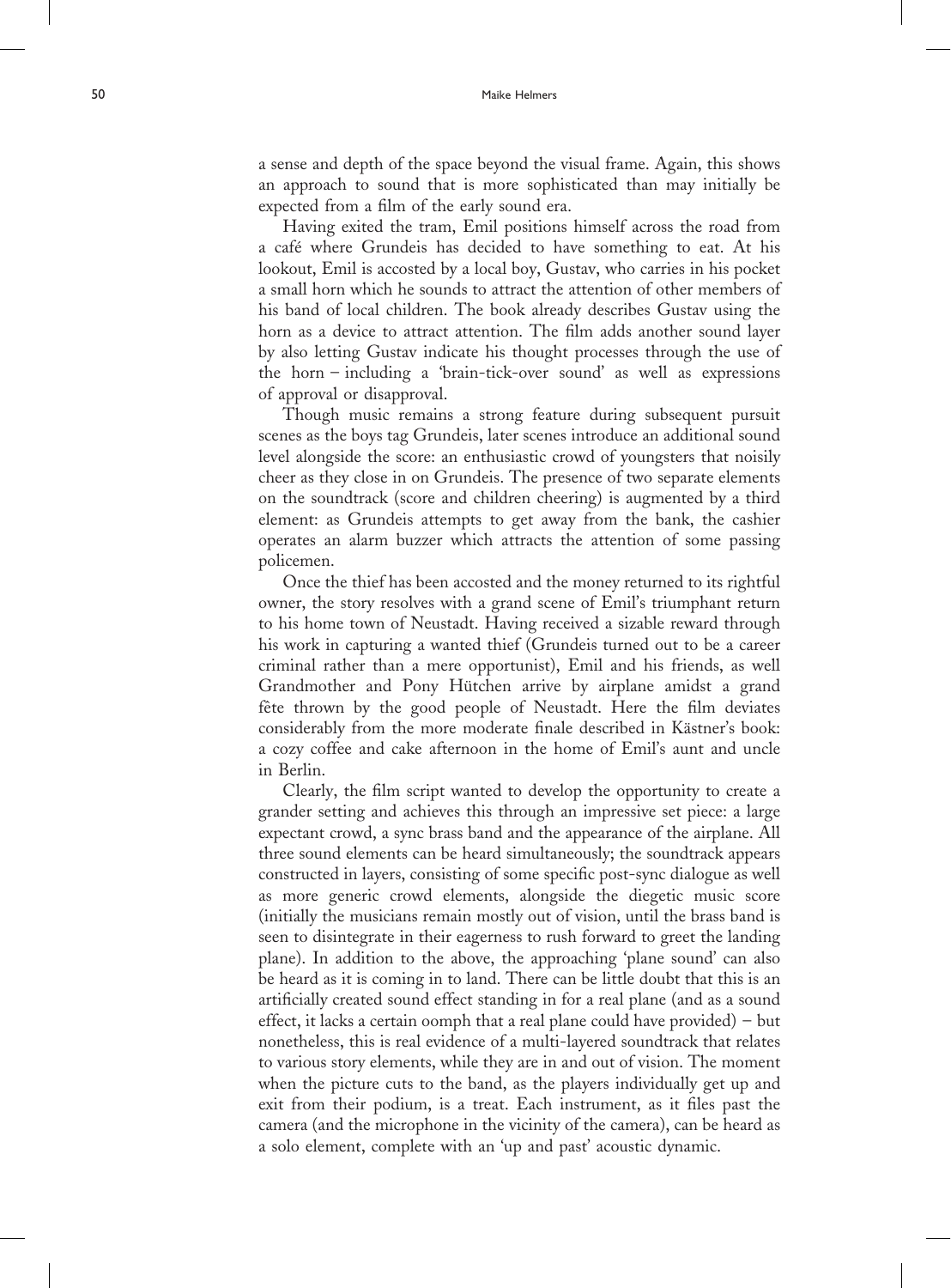This last scene, in particular, shows a truly accomplished approach in constructing a soundtrack in a more complex manner which becomes an integral part of the storytelling. However, also present in that final scene is a moment when the filmmaker did not quite manage to hit the right note in the balance between visual and aural story-telling elements: during the speech, when Emil is being praised for his heroic achievements, Emil appears to have a flashback to the moment Grundeis was caught. We see three cutaways from outside the Berlin bank showing the crowd of boys as they wrestle with the thief. Here the intention was presumably to illustrate Emil remembering the involvement of the whole band of children, thus motivating him to decline the victor's wreath which the mayor had just placed on him. In turn, the youngsters pass the wreath from child to child, each acknowledging in turn the role that others had played in bringing Grundeis to justice. These flashback cutaways occur too rapidly and without any sound accompaniment and are probably lost on most viewers at that point. Here, either a visual signal (such as a dissolve) or an aural gesture (music or a sound effect) could have helped to make the thought processes in Emil's head clearer – but at any rate, the cutaways needed to be held for a little longer to register across the auditorium.

Erich Kästner's novel had originally been published in 1929 and gained instant popularity with younger readers. Ufa producer Günther Stapenhorst, who took on the film project, was keen to stretch the project not just as a children's story, but one that would also draw in older viewers. The film's publicity material attests to the broad age demographic, including reference to the film being suitable for everyone between '70 and 6'. (Belach and Bock, 1998: 157)

While Kästner's novel had been enjoyed in the main by young readers, the film was purposefully marketed by Ufa to have broad audience appeal, as the production company aimed to expand box office potential. Several critics at the time described an excitable audience's response, where adults and children had to show considerable restraint as they cheered the story's heroes on. In this context, the film's broader audience appeal is evident. Georg Herzberg wrote in the Film-Kurier of the enthusiastic scenes in the auditorium in response to the film's screening as an expression of the film's universal appeal: one would have to be a particularly 'ossified or stuck-up adult' not to succumb to the film's charm within the first few hundred feet of the screen action. The story would cause most grown-ups to forget 'the last ten, thirty or fifty years' of adult existence, inducing a childlike enthusiasm for the story's ups and downs. (Film-Kurier, Nr. 283, 3.12.1931)

With Emil und die Detektive as the sole exception, Kästner's books and poems were amongst those thrown onto the Nazi bonfires that were lit from May 1933 onwards to 'cleanse' German libraries of unwanted material. The film version of the story continued to be shown in cinemas up and down the country for many years after Josef Goebbels assumed his tight control over German art and culture, but eventually the prints were withdrawn from circulation as Kästner's name was increasingly *persona* non grata. In spite of being repeatedly arrested and interrogated by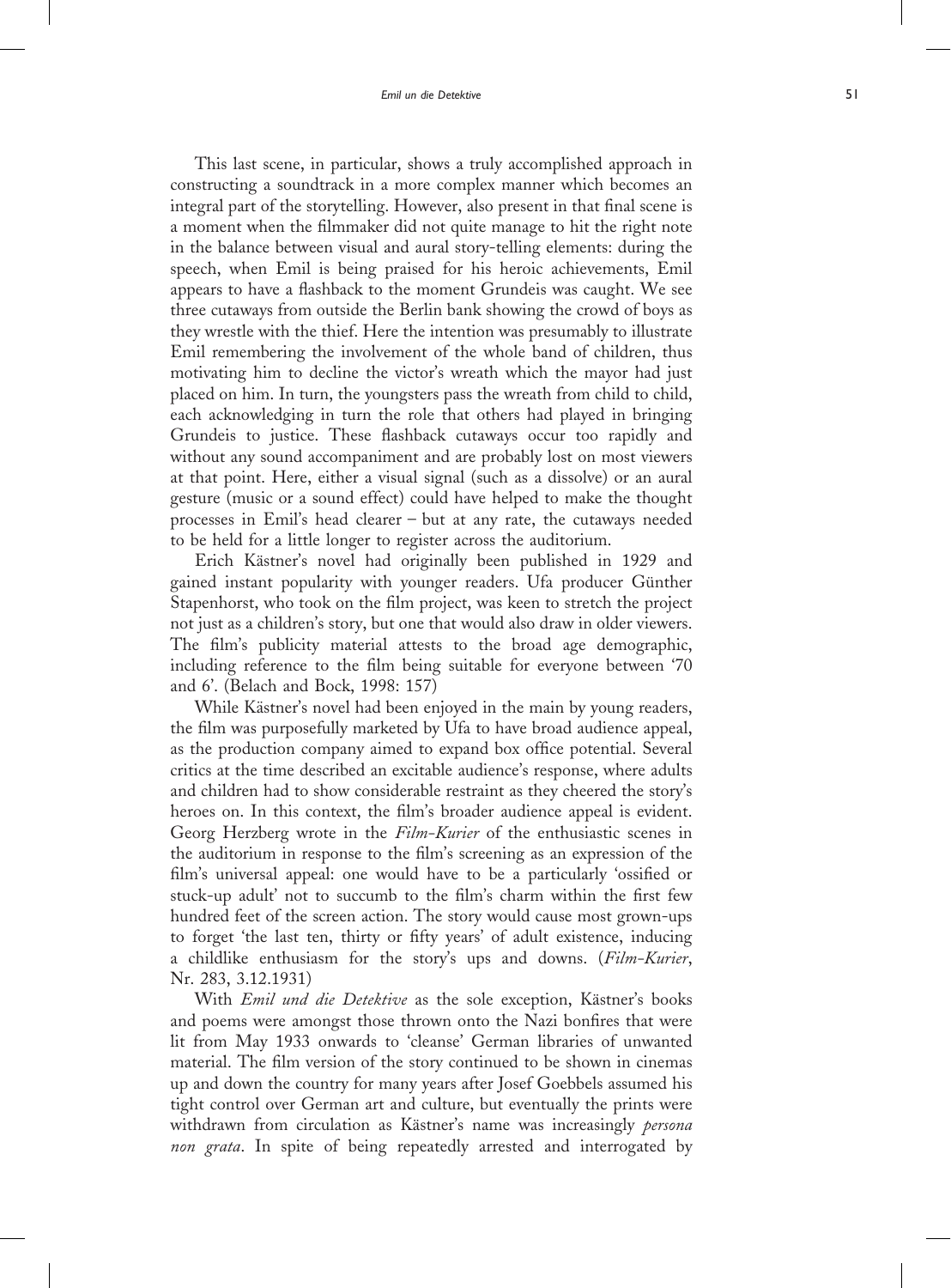the authorities, Kästner managed to weather the upheaval of war and fascism without leaving Germany. The author wanted to stay in Germany to bear witness to the era; he even continued to contribute to the literary scene under a range of pseudonyms, thus circumventing the Nazi's desire to prevent him entirely from publishing his writings.

Following its release in 1931, the film Emil und die Detektive, in its original German language version, played successfully abroad in the United States, France and Britain. In a pre-war Europe, Kästner's story had cross border appeal, as *The Observer's* film critic wrote: '... Take a boy of about 13 years with you. But if you can't provide a boy of thirteen, a boy of six, or ten, or sixteen or sixty will do very nearly as well.' (Belach and Bock 1998, p.170). Shown without subtitles, the film was deemed to have universal appeal and even rated by Sight & Sound as 'the best children's picture ever made.' (Belach and Bock 1998, p.171)

Thus, irrespective of linguistic barriers, the film appealed to audiences beyond Germany's borders. So much so that soon a British remake was being planned: Emil and The Detectives was shot in 1935 and directed by Milton Rosmer, the musical score was again the work of Allan Gray.

Emil und die Detektive was director Lamprecht's third sound film; it was shot over a period of 6 weeks during the summer of 1931 with a cast of professional adult actors in addition to the sizeable number of youngsters, many of whom had little or no previous acting or film experience. Prior to the film's release, Lamprecht himself wrote in the Film-Kurier: 'It was not intended to be a film only for children. It was meant to appeal to the larger cinema public. And I feel it will manage to do so, if only because it places them, without any sentimentality or cuteness, in a world they experience themselves every day.' (Kardish 2010: 173)

Gerhard Lamprecht's career as a director spanned 40 years, from 1918 until 1958, during which time he directed more than fifty films. In addition to being a prolific director, Lamprecht had also been a great film enthusiast from his early childhood. Through his father's work he had the opportunity to sit in on countless film screenings in the early part of the  $20<sup>th</sup>$  century. From this time onwards Lamprecht became a keen collector of films and film memorabilia. But his enthusiasm for film also extended to the technical side of the film-making process. According to Aurich (2013, p.193) Lamprecht had patented 'a device for the automatic adjustment of a cinematic recording device' during the 1920s; further evidence of his desire to advance film making as an artform, as well as its associated technology. Eventually, Lamprecht's private collection would form the basis for Die Deutsche Kinemathek in Berlin 1963.

This enthusiasm for film and the film-making process are pointers towards a director who would have wanted to be at the forefront of utilising new film technology within his work. Interestingly, one could posit the view that Lamprecht was deliberately easing his audience gently into the story. The film begins with musical accompaniment that is firmly rooted in the tradition of silent film. Perhaps such an approach was shaped by Ufa's anticipation of a broad audience demographic, expecting older as well as younger members of the audience in the auditorium. After all,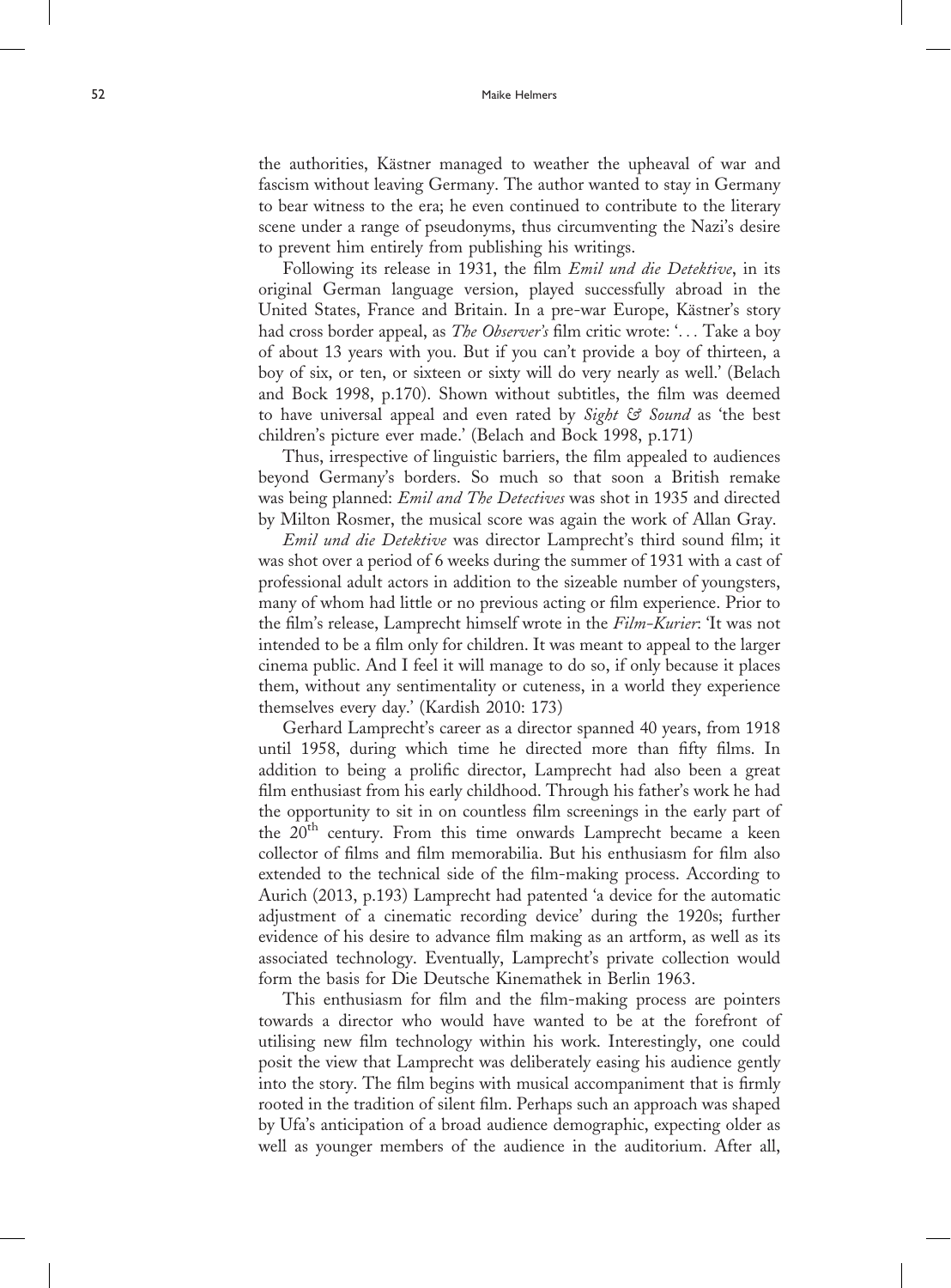some early sound film theorists were concerned about offering up too much stimulation for the senses all at once through the combination of sound and image.

The film Emil und die Detektive further illustrates the notion that the transitional period into sound was not a homogenous event, that happened at the flip of a switch overnight. When looking at various films from the period, a range of different approaches of engaging with sound can be observed. But what is interesting about Gerhard Lamprecht's film version of *Emil und die Detektive* in particular is that even within one single film there may be a range of different aesthetic approaches to sound. In spite of (or perhaps precisely because of) the silent film aesthetic of its opening, *Emil and die Detektive* is a noteworthy exponent of early German sound film. As has been discussed in this article, the film develops an increasingly complex relationship with the soundtrack, whilst at the same time telling its story very effectively and in an engaging manner.

As Rick Altman emphasises in his book Silent Film Sound (2005), there is a tendency amongst contemporary film theorists to accept certain film truisms about a historical period as fact. Altman cautioned against merely reiterating what generations of film-scholars have been repeating as historically accurate without seeking to cross-reference these facts to primary sources. Though Altman approached this discussion from the perspective of silent cinema, a similar caution also applies to the discussion around early sound film. There seems to be a widely held notion that early sound films could not be mixed or post-produced from the sound perspective  $at$   $all - a$  concept that may have been all too readily accepted and disseminated by a clique of film theorists. One notable exception is Corinna Müller's German language book Vom Stummfilm zum Tonfilm (2003). As a very detailed survey of the transitional landscape in German film from the silent to the sound era, she includes a fascinating section on technology, relying on primary sources as much as possible. Müller exposes that multi-tracking on location was already possible at the very beginning of the sound film period in Germany – though perhaps not commonplace, and ultimately determined by the overarching narrative requirements of a film. Furthermore, Müller goes on to explain that post-production mixing could also be achieved, either through replaying a range of sound tracks and re-recording them, or through the optical printing process. Though both methods still contained technological difficulties, it is too simplistic to assume that no such processes could take place at the time in the German film industry. When looking at the soundtrack of Emil und die Detektive, it becomes apparent that there is already a surprisingly complex sound aesthetic, and that sound post-production may have played a significant creative role. But the view that early sound film had very little potential to refine sound (either on location or in post-production) remains entrenched. Certainly, all attempts to return to original source material to explore and chart the past should be welcomed in this context.

Gerhard Lamprecht's film is a primary example of how sonic style in cinema was a process of evolution. In essence, Emil und die Detektive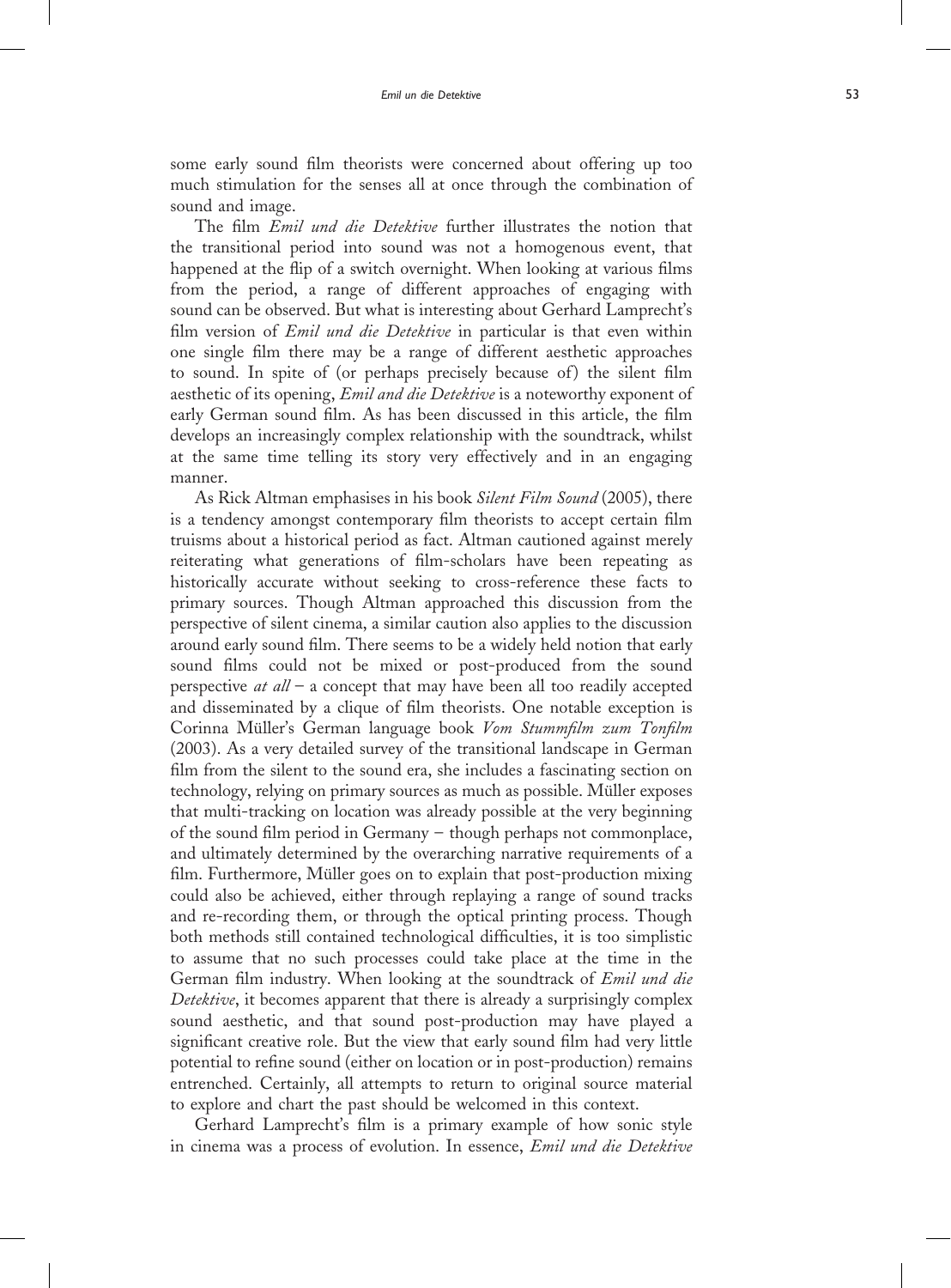should be recognised both as a remarkable sound achievement, and as a microcosm of the film medium's transition from the silent to the sound era.

Emil und die Detektive (1931)

Director: Gerhard Lamprecht Producer: Günther Stapenhorst Music: Allan Gray Camera: Werner Brandes Sound: Hermann Fritzsching Screenplay: Billie Wilder Original novel: Erich Kästner

an Universum-Film A.G. (Ufa) film

available on DVD:

Ufa DVD German DVD containing 1931 and 1954 remake, 2009 BFI DVD original 1931 German version with English language subtitles, 2013

### SOURCES

- Altman, R. (2005), Silent Film Sound, New York: Columbia University Press.
- Aurich, R. (2013), Mosaikarbeit Gerhard Lamprecht und die Welt der Filmarchive, München: edition text & kritik.
- Belach, H. & Bock, H.M. (eds) (1998), Emil und die Detektive Drehbuch von Billie Wilder nach Erich Kästner – on Gerhard Lamprechts Film von 1931 FILMtext, München: edition text & kritik.
- Bock, H. M. and Töteberg, M. (1992), Das Ufa-Buch, Frankfurt/Main: Zweitausendeins.
- Charell, E. (1931), Der Kongreß Tanzt, film, Germany: Ufa.
- Crosland, A (1926), Don Juan, film, USA: Warner Brothers.
- Huston, J. (1951), The African Queen, film, UK: Horizon Pictures.
- Jutzi, P. (1931), *Berlin Alexanderplatz*, film, Germany: Allianz Tonfilm.
- Kardish, L. (2010), Weimar Cinema, 1919–1933 Daydreams and Nightmares, New York: MoMA.
- Kästner, E. (1928), *Emil und die Detektive*, Berlin: Williams and Co.
- Klaus, U. J. (1989), Deutsche Tonfilme Vol.2 1931, Berlin-Berchtesgaden: Klaus- Archiv.
- Lang, F. (1931),  $M$  Eine Stadt sucht Einen Mörder, film, Germany: Nero-Film AG.
- Lang, F. (1933), Das Testament des Dr Mabuse, film, Germany: Nero-Film AG.
- Müller, C. (2003), Vom Stummfilm zum Tonfilm, München: Wilhelm Fink Verlag.
- Powell, M. and Pressburger, E. (1943), The Life and Death of Colonel Blimp, film, UK: The Archers.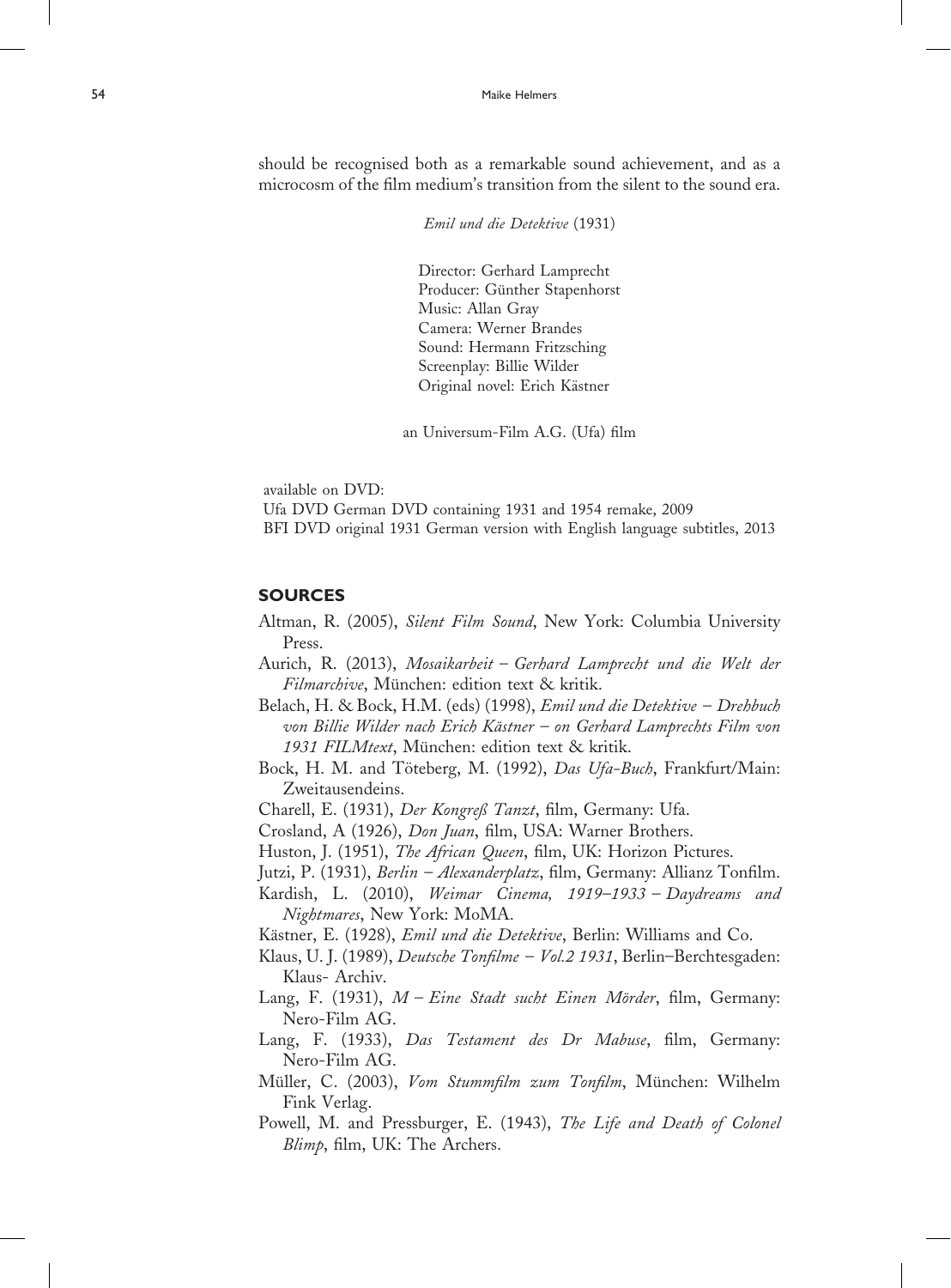- Powell, M. and Pressburger, E. (1946), A Matter of Life and Death, film, UK: The Archers.
- Rosmer, M. (1935), Emil and the Detectives, film, UK: Richard Wainright Productions.
- Siodmak, R. (1931), Der Mann, der seinen Mörder sucht, film, Germany: Ufa.

Thiele, W. (1930), Die Drei von der Tankstelle, film, Germany: Ufa.

Zeisler, A. (1930), Der Schuss im Tonfilmaterlier, film, Germany: Ufa.

## APPENDIX ORIGINAL QUOTATIONS /HISTORIC FILM REVIEWS (available on line via Filmportal):

#### Author's note

'H.H.' presumably initials of writer. This appears to be the approach at that time of Lichtbild-Bühne. Different newspapers had different formats - Film Kurier generally does not list any author unless the article represents a particular commentary by someone well-known, whose opinion is not normally published in the paper, but whose name is imbued with the concept of influential discourse. In addition, publishing conventions/policy appear potentially fluid over time and thus subject to change.

#### H. H., Lichtbild-Bühne, Nr. 289, 3.12.1931

http://www.filmportal.de/node/13777/material/667492 (accessed 06/10/ 2013)

'Eine glückliche Idee war es, Erich Kästners prächtigen Jungens-Roman als Stoff heranzuziehen. Diese Geschichte von den entschlossenen Bengels, die es auf eigene Faust unternehmen, einen ausgekochten Betrüger zur Strecke zu bringen, ist frisch-originell, bietet vor allen Dingen filmische Möglichkeiten. Die auch der Manuskriptverfasser Billy Wilder zu nutzen verstand. Sicher aufbereitet, geschickt durchkonstruiert bot das Drehbuch offenbar eine Unterlage, mit der es sich schon arbeiten ließ.'

 $\left( \ldots \right)$ 

'Dieser Film hat Atmosphäre. Von ihm geht eine Frische aus, eine Jungenhaftigkeit, die mitreißt. Das ist eine Welt, erfaßt mit der Phantasie und Illusionskraft des Kindes. Eine Welt, wie man sie selbst als Junge gesehen: Der Hauptreiz des Films, dessen Zauber man verfallen muß. Gerhard Lamprecht, dem Regisseur, gebührt hierfür allererste Anerkennung. Das geht ohne Stocken vom (raffiniert stummen) Anfang bis zum bravourösen Schluß.'

'Die Männer an der Bild- (Werner Brandes) wie an der Ton-Kamera (Hermann Fritzsching) brillierten ebenfalls mit vorzüglichen Leistungen.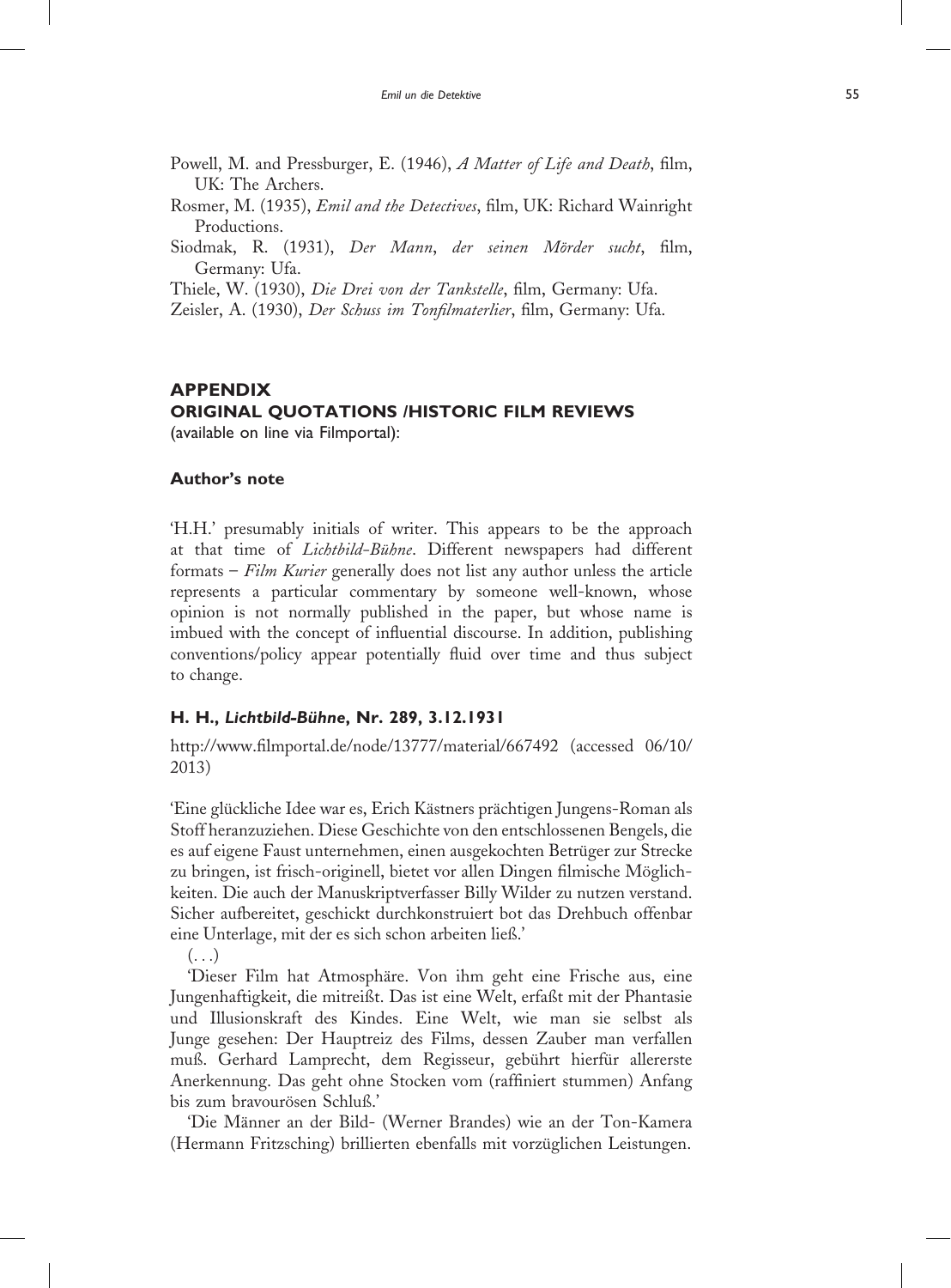Wesentlich zum Erfolg trug die einfallsreiche musikalische Illustration Allan Greys bei, die streckenweise geradezu zum wesentlichen Träger der Handlung wird.

#### Kinematograph, Nr. 280, 3.12.1931

http://www.filmportal.de/node/13777/material/667490 (accessed 19/10/ 2013)

'Das Manuskript schrieb Billy Wilder. Ein junger Autor, über dessen Qualitäten viel gestritten wurde und der sich bisher, immer tastend nach neuen und originellen Formen, vielleicht hier und da noch etwas unsicher bewegte. Er verzeichnet jetzt einen Treffer ins Schwarze. Zeigt eine geradezu überragende Begabung für bestimmte Stoffe und rückt mit einem Schlag mit diesem Werk in die Reihe der ganz Großen.

Er schafft seinem Film ein geradezu faszinierendes Tempo, führt seine Handlung mit logischer Konsequenz auf der Linie des Sensationsdramas von Anfang an bis zu dem Augenblick, wo sich der gewöhnliche Dieb zum Bankräuber entpuppt.

Es ist ein Manuskript, das in vieler Beziehung Schulbeispiel sein könnte und das deutlich zeigt, daß es letzten Endes nur an der packenden Konzeption liegt, um den Erfolg zu sichern, und daß es absolut falsch ist, etwa zu behaupten, daß der Film nicht auch einmal nur durch den Inhalt Millionen zum Beifall zwingen könnte.'

#### Georg Herzberg, Film-Kurier, Nr. 283, 3.12.1931Herzberg:

http://www.filmportal.de/node/13777/material/667488 (accessed 18/10/ 2013)

'Das Manuskript dieses Films schrieb Billy Wilder. Eine saubere, vorbildliche Arbeit. So muß ein Detektiv-Film aussehen, so logisch und geschlossen.

Wilders Arbeit ist um so mehr anzuerkennen, als sie nicht ohne Gefahren war. Der Autor hätte nämlich entweder den Stoff rettungslos verkindlichen können, so daß ein einigermaßen aufgeweckter Tertianer ihn verächtlich als Quatsch bezeichnen würde. Oder er hätte den Stoff fern allem kindlichen Verständnis entwickeln und dadurch den Kontakt zur Jugend verlieren können.

Billy Wilder und der Regisseur Gerhard Lamprecht haben die goldene Mittellinie gefunden, auf der allein der Stoff gestaltet werden konnte. Sie haben sich hineingelebt in die Seele der heutigen Jugend, die auch noch ihre romantischen Ideale hat, das Indianerspielen und die Freude am Cliquenwesen, aber deren Vertreter heute auch mit jungen Jahren schon einen ausgesprochen praktischen Sinn hat. Diese Jugend weiß, daß ein Telephon ein sehr nützliches und schnelles Verständigungsmittel ist, daß man sich ein Taxi mieten kann, aber auch bezahlen muß.'